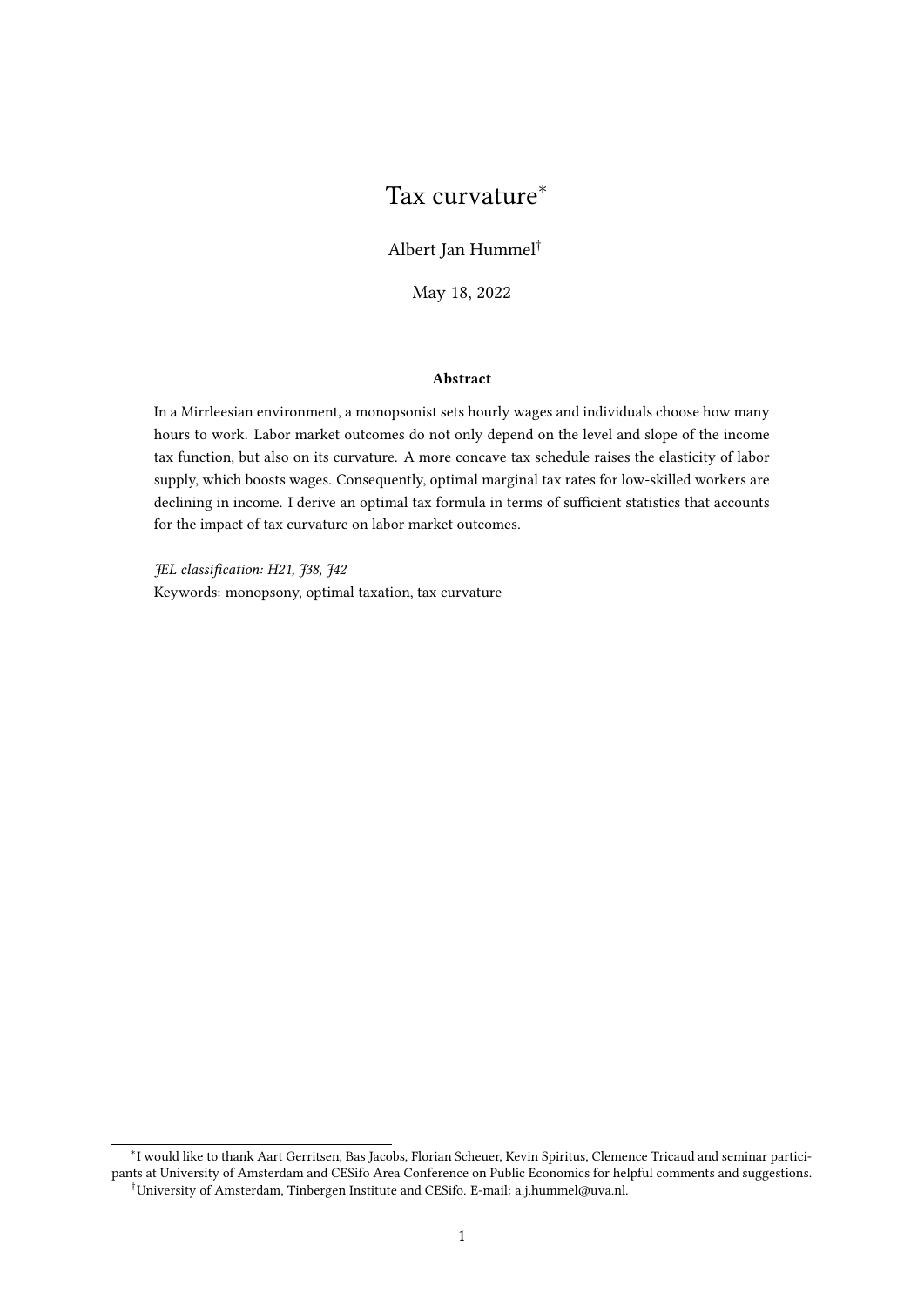#### 1 Introduction

Firms exercise significant market power when setting wages. How much market power they can exert depends critically on the elasticity of labor supply [\(Robinson,](#page-14-0) [1933,](#page-14-0) [Manning,](#page-14-1) [2003\)](#page-14-1). This statistic is not policy-invariant. I show that this insight has an implication for tax policy. In particular, if wages are set by a monopsonist and individuals choose how many hours to work, the government can use the curvature of the tax function to boost wages of low-skilled workers by raising their elasticity of labor supply. This is achieved by setting marginal tax rates that are declining in income. Consequently, the optimal tax schedule at the bottom of the income distribution is concave.

To reach this conclusion, I study a Mirrleesian environment where individuals differ in their ability, which is not observed by the government. Individuals take their hourly wage and the tax schedule as given and optimally choose how many hours to work. Wages are not determined competitively as in Mirrlees (1971), but instead set by a monopsonist that observes ability and maximizes profits taking into account how wages affect individual labor supply. The government has a preference for redistribution and levies a nonlinear tax on labor earnings and a confiscatory tax on profits.

A novel feature is that labor market outcomes do not only depend on the level and slope of the tax function, but also on its curvature, i.e., the the second derivative. The latter determines how responsive individuals are to wage changes. To illustrate, suppose the tax function is convex and marginal tax rates increase steeply with income. Individuals then have weak incentives to work longer hours following an increase in the hourly wage. A low elasticity of labor supply, in turn, implies that a profit-maximizing monopsonist sets low wages. Consequently, a local increase in the second derivative of the tax function reduces the hourly wage, hours worked and labor earnings.

A government that is interested in redistribution can exploit this feature to boost wages of lowskilled workers. I characterize the second-best allocation and show that the tax schedule that implements it is concave at the bottom of the income distribution. Declining marginal tax rates at low earnings raise the labor supply elasticity of low-skilled workers, which increases their wages. The government sets the curvature of the tax function in such a way that the monopsonist does not extract any rents from hiring the least-skilled workers: if the tax system is optimized, the monopsonist pays the least-skilled workers a wage equal to their productivity. The optimal tax system thus off-sets any distortions from market power at the bottom of the income distribution.

The finding that optimal marginal tax rates for low-skilled workers are declining in income is a local result. I also derive an optimal tax formula that holds at each point in the income distribution. To that end, I study the welfare effects of increasing the *second* derivative of the tax function just below a particular income level, and decreasing it right above. This reform induces a local increase in the marginal tax rate, cf. [Saez](#page-14-3)  $(2001)$  and [Golosov et al.](#page-13-0)  $(2014)$ . The optimal tax formula is obtained by setting the sum of the welfare-relevant effects from this reform equal to zero. Compared to existing results from the literature, the additional 'sufficient statistics' that characterize optimal tax policy are the impact of tax curvature on labor earnings and hourly wages, and the impact of the level and slope of the tax function on hourly wages and profits.

A number of recent papers study optimal redistributive taxation in an environment where firms have market power, either in the market for goods [\(Kaplow,](#page-14-4) [2019,](#page-14-4) [Boar and Midrigan,](#page-13-1) [2020,](#page-13-1) [Kushnir](#page-14-5) [and Zubrickas,](#page-14-5) [2020,](#page-14-5) [Eeckhout et al.,](#page-13-2) [2021,](#page-13-2) Gürer, [2021\)](#page-13-3) or, as in the current paper, the market for labor [\(Hariton and Piaser,](#page-13-4) [2007,](#page-13-4) [Cahuc and Laroque,](#page-13-5) [2014,](#page-13-5) [da Costa and Maestri,](#page-13-6) [2019,](#page-13-6) [Hummel,](#page-14-6) [2021\)](#page-14-6).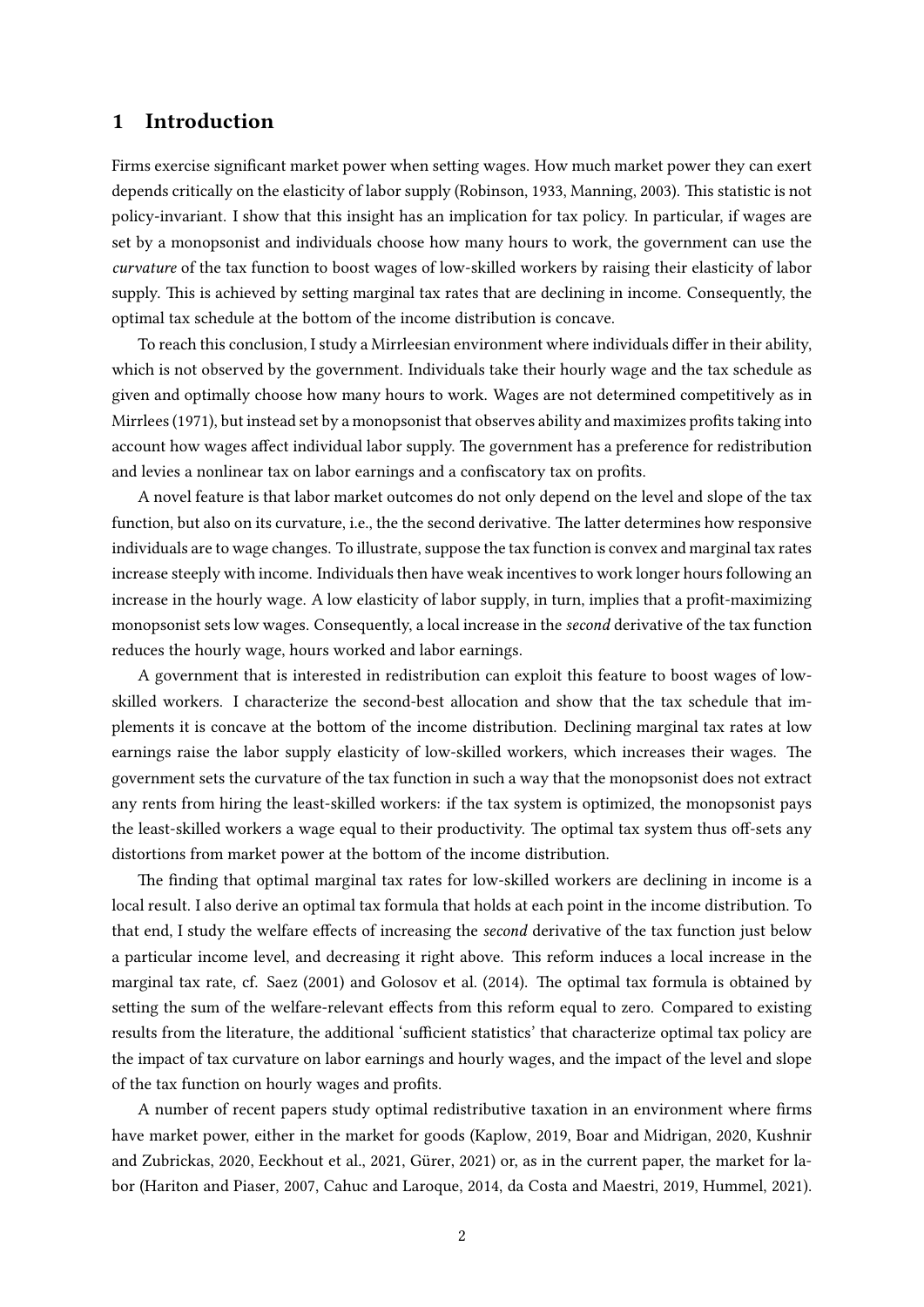[Cahuc and Laroque](#page-13-5) [\(2014\)](#page-13-5) study the desirability of minimum wages alongside an optimal income tax if firms observe ability and labor supply responds on the extensive (participation) margin. By contrast, [Hariton and Piaser](#page-13-4) [\(2007\)](#page-13-4) and [da Costa and Maestri](#page-13-6) [\(2019\)](#page-13-6) characterize optimal tax policy in an environment where firms do not observe ability and workers supply labor on the intensive (hours, effort) margin. [Hummel](#page-14-6) [\(2021\)](#page-14-6) analyzes the implications of monopsony power for optimal income taxation and welfare if firms observe ability and labor supply responds on both the intensive and extensive margin. As in [Hariton and Piaser](#page-13-4) [\(2007\)](#page-13-4) and [da Costa and Maestri](#page-13-6) [\(2019\)](#page-13-6), firms offer workers contracts that specify labor effort and earnings. The key difference with these studies is that in the current paper, the monopsonist only sets hourly wages as individuals choose how many hours to work. An important implication is that, unlike in the aforementioned studies, labor market outcomes depend on the curvature of the tax function, which is the main focus of this paper.

It is well known that measures of labor supply or earnings responses to wage or tax changes, such as the elasticity of taxable income (ETI), depend on the curvature of the tax function. See, among others, [Saez](#page-14-3) [\(2001\)](#page-14-3) and [Jacquet and Lehmann](#page-14-7) [\(2021\)](#page-14-7) for a discussion of this issue. A key difference is that in my model, the curvature of the tax function affects labor market outcomes directly and not only the behavioral responses to wage or tax changes. [Slemrod and Kopczuk](#page-14-8) [\(2002\)](#page-14-8) derive an optimal elasticity of taxable income in an environment where the government can affect this elasticity using administrative instruments. By contrast, in my model the government uses the curvature of the tax function to affect the elasticity of labor supply.

The wage responses to tax changes that modify optimal tax formulas are reminiscent of the literature that studies optimal income taxation with general equilibrium effects on wages. See, for example, [Stiglitz](#page-14-9) [\(1982\)](#page-14-9), [Rothschild and Scheuer](#page-14-10) [\(2013\)](#page-14-10) and [Sachs et al.](#page-14-11) [\(2020\)](#page-14-11). In these studies, labor markets are perfectly competitive and wages respond to tax changes because labor types are imperfect substitutes in production. By contrast, in my model labor types are perfect substitutes in production and wages respond to tax changes because firms have labor market power.

The remainder of this paper is organized as follows. Section [2](#page-2-0) presents the model and analyzes the impact of tax curvature on labor market outcomes. Section [3](#page-6-0) studies the implications for optimal marginal tax rates at the bottom. Section [4](#page-7-0) derives an optimal tax formula that holds at each point in the income distribution. Finally, Section [5](#page-12-0) concludes.

#### <span id="page-2-0"></span>2 Model

There is a continuum of individuals who differ in their ability  $n \in [n_0, n_1]$  with  $n_1 > n_0 > 0$ . Ability measures how much output an individual produces per hour worked. The cumulative distribution of ability is denoted by  $F(n)$  with density  $f(n)$ . Individuals supply labor on the intensive margin to a single monopsonist. The monopsonist observes ability and sets the hourly wage at each ability level in order to maximize profits. The government does not observe individual ability but only their labor earnings. It has a preference for redistribution and levies a nonlinear tax on labor earnings. To focus exclusively on labor income taxation, I assume profits are taxed at a confiscatory rate or, equivalently, that firm ownership is equally distributed. The timing is as follows.

- 1. The government chooses the tax schedule  $T(\cdot)$  on labor income  $z(n) = w(n)l(n)$ .
- 2. The monopsonist sets the hourly wage  $w(n)$  at each ability level  $n \in [n_0, n_1]$ .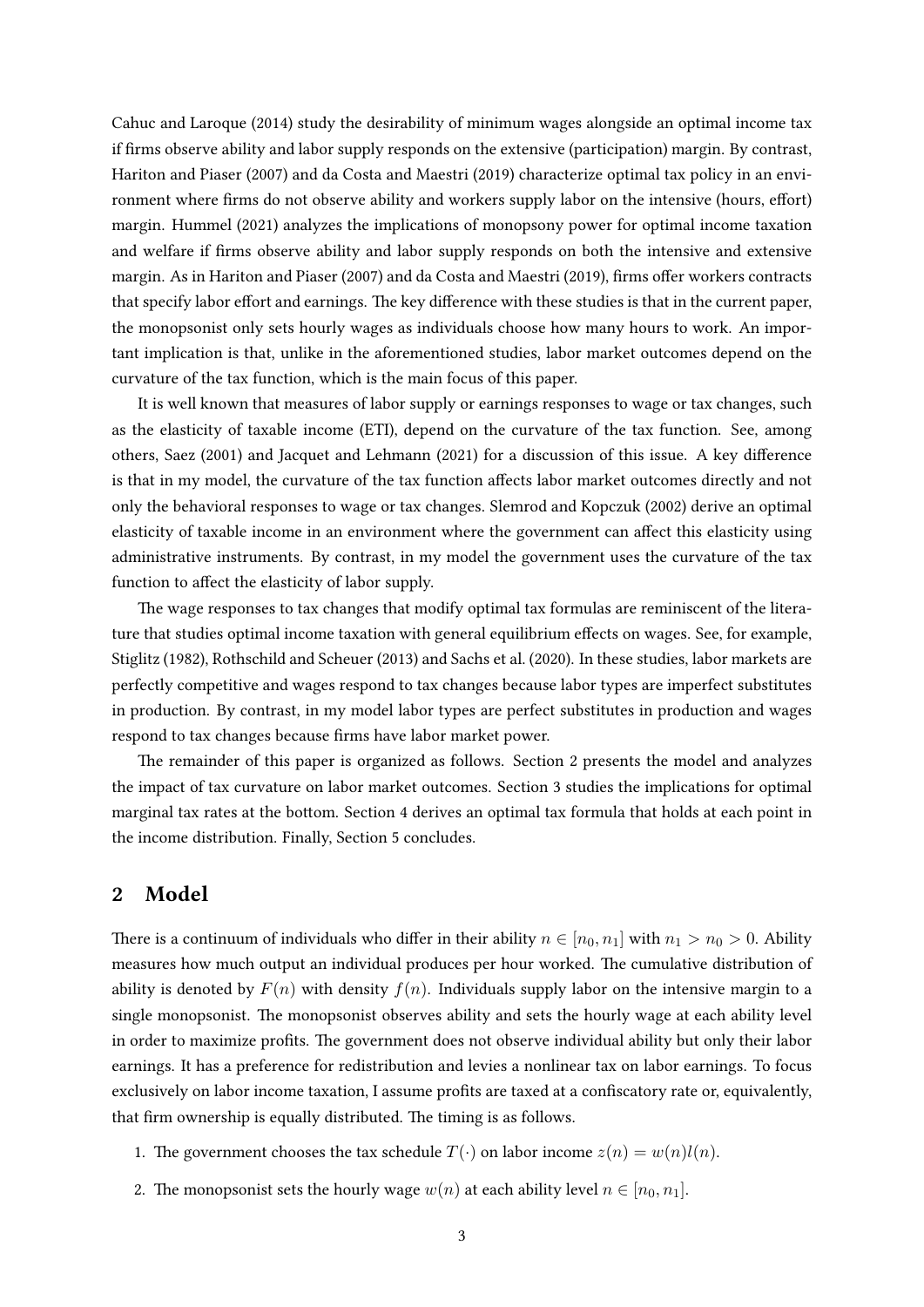3. Individuals choose how many hours  $l(n)$  to work.

Before characterizing the equilibrium, a few remarks are in place. First, the assumption of a single monopsonist that perfectly observes ability is of course extreme. However, it captures that (i) as in [Mirrlees](#page-14-2) [\(1971\)](#page-14-2), firms have an informational advantage compared to the government and (ii) the labor supply curve a firm faces is less than perfectly elastic [\(Manning,](#page-14-1) [2003\)](#page-14-1). Second, despite that the firm is a monopsonist, it can only offer (linear) compensation contracts that specify an hourly wage, as individuals choose their own working hours.<sup>[1](#page-3-0)</sup> If instead firms could offer a combination of earnings and working hours, they would typically generate higher prots. See [Hariton and Piaser](#page-13-4) [\(2007\)](#page-13-4), [da Costa](#page-13-6) [and Maestri](#page-13-6) [\(2019\)](#page-13-6) and [Hummel](#page-14-6) [\(2021\)](#page-14-6) for an analysis of this case. While it seems plausible that firms can also influence working hours through other means than the hourly wage, I conjecture that the main effects and results derived below also hold in richer, more realistic environments, provided workers have some say over their working hours and provided firms with labor market power have an informational advantage compared to the government about their workers' abilities.

Working backward, an individual with ability n takes the hourly wage  $w(n)$  and the tax schedule  $T(\cdot)$  as given. Preferences over consumption c and labor effort l are described by a separable utility function  $U(c, l) = u(c) - \phi(l)$ , with  $u'(\cdot), \phi'(\cdot), \phi''(\cdot) > 0$  and  $u''(\cdot) \le 0$ . The individual chooses how many hours to work in order to maximize utility:

<span id="page-3-3"></span><span id="page-3-1"></span>
$$
v(n) = \max_{l} \left\{ u(w(n)l - T(w(n)l)) - \phi(l) \right\}.
$$
 (1)

The first-order necessary condition determines the optimal choice of labor effort  $l(n)$ :

$$
u'(w(n)l(n) - T(w(n)l(n)))w(n)(1 - T'(w(n)l(n))) = \phi'(l(n)).
$$
\n(2)

At the optimum, the marginal benefits of working an extra hour (on the left-hand side) are equal to the marginal costs (on the right-hand side). In what follows, I assume the tax function is such that the second-order condition for utility maximization is satisfied, so that equation [\(2\)](#page-3-1) pins down the number of hours worked as a function of the hourly wage.

The monopsonist sets the wage  $w(n)$  at each ability level in order to maximize profits. It takes the tax schedule  $T(\cdot)$  as given, but has to take into account that wages affect hours worked, cf. equation [\(2\)](#page-3-1). The monopsonist thus maximizes aggregate profits  $\Pi = \int_{n_0}^{n_1} \pi(n) f(n) dn$ , where the profits from employing a worker with ability  $n$  are

<span id="page-3-2"></span>
$$
\pi(n) = \max_{w,l} \left\{ (n-w)l \text{ s.t. } u'(wl - T(wl))w(1 - T'(wl)) = \phi'(l) \right\}.
$$
 (3)

<span id="page-3-0"></span> $1A$  potential micro-foundation for these contracts is that firms might be restricted to pay a worker the same wage for every hour worked. For example, in the Netherlands, individuals can formally request to change the working hours stipulated in their employment contract. Employers can only deny this request if they have good cause (e.g., financial reasons). Also, in some sectors it is common that (weekly) hours worked are not constant. In both cases, labor income typically scales with the number of hours worked, which implies a constant hourly wage. The (legal) requirement that firms must pay a worker the same wage for every hour worked may appear inconsistent with the traditional assumption from [Mirrlees](#page-14-2) [\(1971\)](#page-14-2) that the government cannot observe wages. However, as explained by [Lee and Saez](#page-14-12) [\(2012\)](#page-14-12), the informational inconsistency is overcome if one assumes that hourly wages are observable after a careful audit following a whistle blowing claim.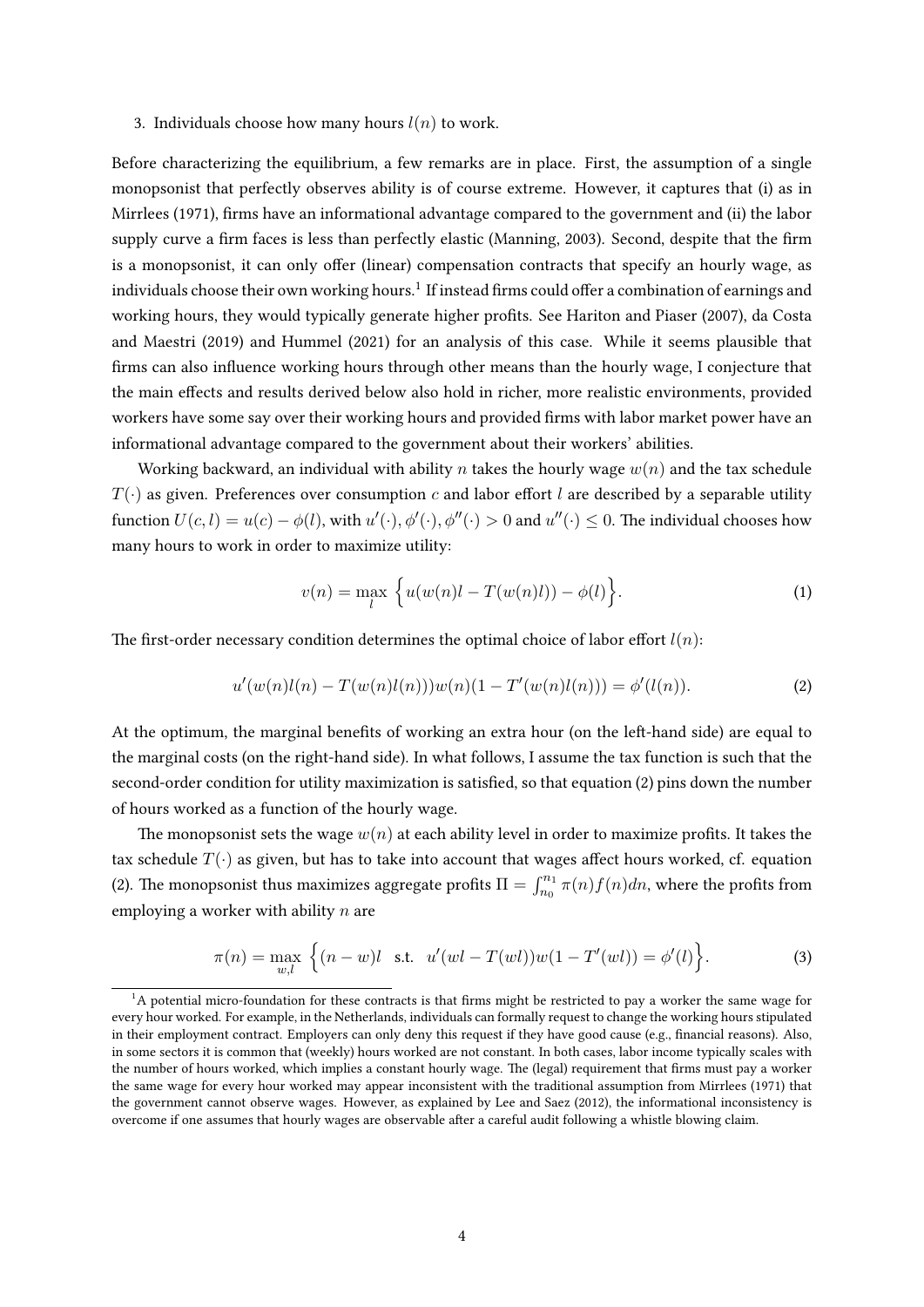Again, I assume the tax schedule is such that the second-order conditions are satisfied.<sup>[2](#page-4-0)</sup> Combining the first-order necessary conditions with respect to the wage and hours worked gives, after rearranging,

<span id="page-4-4"></span>
$$
\frac{w(n)}{n} = \frac{e_{lw}(n)}{1 + e_{lw}(n)}.\tag{4}
$$

At the optimum, the markdown of wages relative to productivity depends on the (firm-level) elasticity  $e_{lw}(n)$  of hours worked with respect to the hourly wage, which varies across the skill distribution. Ignoring function arguments to save on notation, the latter can be found by implicitly differentiating the first-order condition  $(2)$ :

$$
e_{lw} = \frac{dl}{dw} \frac{w}{l} = \frac{w}{l} \frac{u''wl(1 - T')^2 + u'(1 - T') - u'wlT''}{-u''w^2(1 - T')^2 + \phi'' + u'w^2T''}.
$$
\n<sup>(5)</sup>

Because there is a single monopsonist, the  $\lim$ -level elasticity of labor supply is equal to the aggregate, or market-level elasticity of labor supply: both are given by  $e_{lw}$ .<sup>[3](#page-4-1)</sup> As stated before, the assumption of a single monopsonist is of course extreme, but captures that the labor supply curve a firm faces is less than perfectly elastic [\(Manning,](#page-14-1) [2003\)](#page-14-1).

The elasticity of labor supply [\(5\)](#page-4-2) depends on properties of the tax function, in particular the level  $T$  (which enters  $u'$  and  $u''$ ), the slope  $T'$  and the *curvature*  $T''$ . This leads to the following result.

<span id="page-4-3"></span>**Proposition 1.** A local increase in the curvature of the tax function  $T(\cdot)$  at earnings  $z(n)$  leads to a lower equilibrium wage  $w(n)$ , hours worked  $l(n)$  and labor earnings  $z(n)$ .

Proof. See Appendix [A.](#page-15-0)

According to Proposition [1,](#page-4-3) a local increase in the second derivative of the tax function  $T(\cdot)$  at earnings  $z(n)$  reduces the hourly wage, hours worked and labor earnings of individuals with ability  $n.$  The reason is that an increase in the curvature of the tax function makes individual labor supply less responsive to a change in the hourly wage. To illustrate, suppose the tax schedule is convex and marginal tax rates are steeply increasing in income. In that case, individuals have weak incentives to work longer hours following an increase in the hourly wage. Put differently, the elasticity of labor supply  $e_{lw}$  is low. A low elasticity of labor supply makes it attractive for the monopsonist to pay low wages as well, cf. equation [\(4\)](#page-4-4). Consequently, a local increase in the curvature of the tax function reduces the hourly wage, hours worked and labor earnings. The following example illustrates this.

**Example 1.** Suppose the individual utility function is  $U(c, l) = c - \frac{l^{1+1/\varepsilon}}{1+1/\varepsilon}$  and the tax schedule has a constant rate of progressivity  $p \in (0,1)$ :  $T(z) = z - \frac{1-z}{1-z}$  $\frac{1-\tau}{1-p}z^{1-p}.$ Equilibrium labor supply follows from equation [\(2\)](#page-3-1):  $l(n) = (1 - \tau)^{\frac{\varepsilon}{1 + p\varepsilon}} w(n)^{\frac{(1 - p)\varepsilon}{1 + p\varepsilon}}$ . Hence, the elasticity of labor supply is  $e_{lw} = \frac{(1 - p)\varepsilon}{1 + p\varepsilon}$  $\frac{1-p}{1+pε}$  and the equilibrium wage is, cf. equation [\(4\)](#page-4-4):

$$
w(n) = (1 - p)\frac{\varepsilon}{1 + \varepsilon}n.
$$
\n(6)

<span id="page-4-2"></span> $\Box$ 

<span id="page-4-0"></span><sup>&</sup>lt;sup>2</sup>As is common in the literature, these conditions can be verified *ex post* after having solved numerically for the optimal tax function. Numerical examples where this is the case are available upon request.

<span id="page-4-1"></span> $3By$  contrast, if labor markets are perfectly competitive, the market-level elasticity of labor supply is given by equation  $(5)$ , whereas the firm-level elasticity of labor supply is infinite.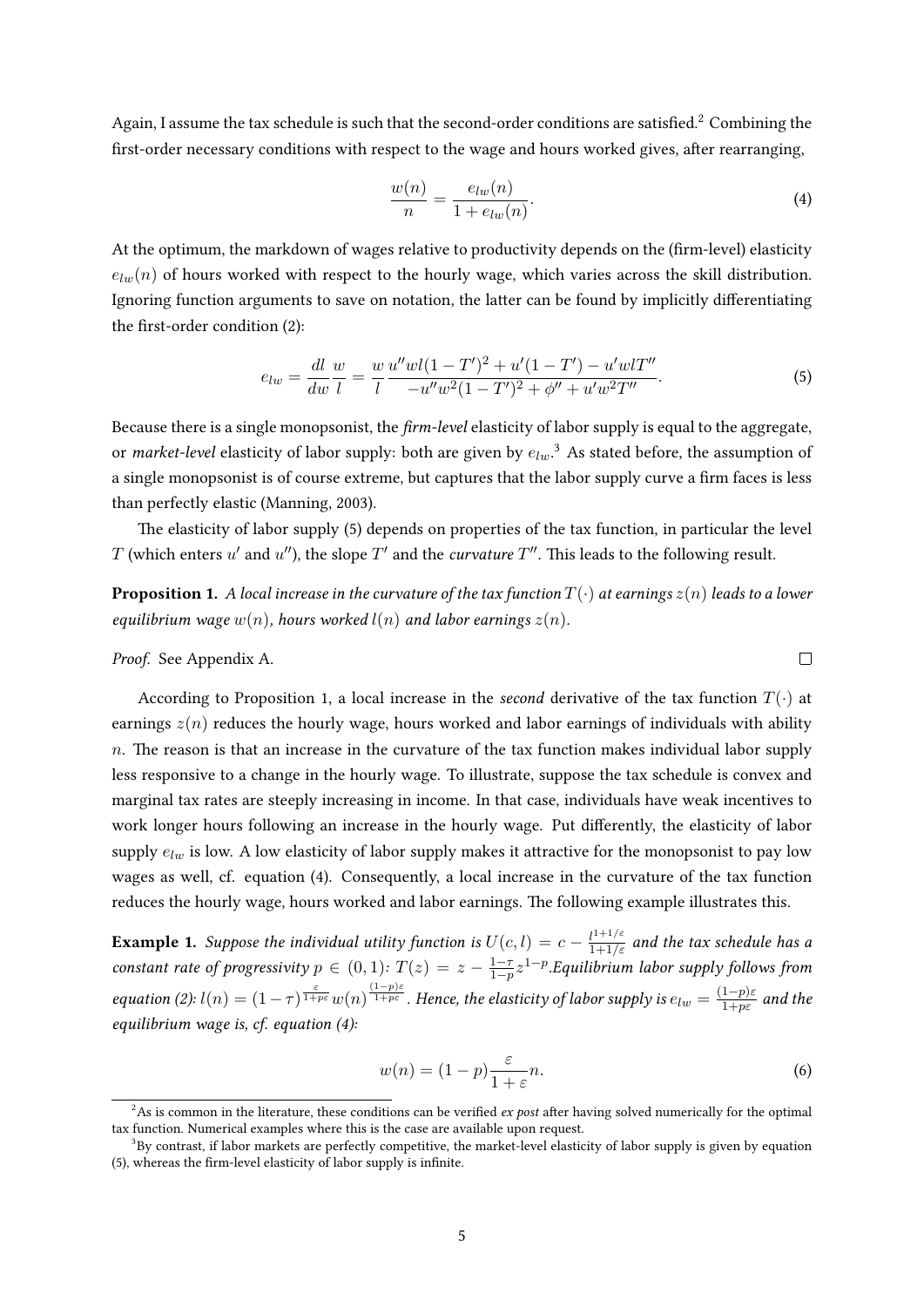A higher rate of tax progressivity  $p \in (0, 1)$  means that marginal tax rates are more quickly increasing in income. This makes it less attractive for individuals to work longer hours if their wage increases: the elasticity of labor supply  $e_{lw}$  is decreasing in p. An increase in the rate of tax progressivity thus amplifies the negative impact of market power on wages by making individuals less responsive to wage changes.

The effect described in Proposition [1](#page-4-3) and illustrated with the example above differs from the wagemoderating effect of tax progressivity. The latter states that a local increase in the marginal tax rate lowers the equilibrium wage. This is a robust prediction in models where labor markets are imperfectly competitive: it holds in the context of union bargaining [\(Hersoug,](#page-13-7) [1984\)](#page-13-7), search frictions [\(Pissarides,](#page-14-13) [1985\)](#page-14-13) and efficiency wages [\(Pisauro,](#page-14-14) [1991\)](#page-14-14). The main difference with Proposition [1](#page-4-3) is that the latter concerns the impact of the second (as opposed to the first) derivative of the tax function. In the aforementioned studies, labor market outcomes only depend on the level and slope of the tax function. Consequently, a local change in the curvature of the tax function has no impact. By contrast, a change in the curvature does affect labor market outcomes if, as in my model, a monopsonist sets hourly wages and individuals choose how many hours to work.

Before turning to the optimal tax problem, it is useful to highlight the following result.

<span id="page-5-2"></span>**Lemma 1.** At an interior solution characterized by the first-order conditions [\(2\)](#page-3-1) and [\(4\)](#page-4-4), hourly wages  $w(n)$ , hours worked  $l(n)$  and labor earnings  $z(n) = w(n)l(n)$  are increasing in ability n.

Proof. See Appendix [B.](#page-16-0)

In words, for a given nonlinear tax schedule  $T(\cdot)$ , individuals with a higher ability n earn a higher hourly wage  $w(n)$  and work longer hours  $l(n)$ . These observations imply that labor earnings  $z(n)$  are increasing in ability  $n$  as well.

The government chooses the tax schedule  $T(\cdot)$  on labor earnings to maximize social welfare

$$
\mathcal{W} = \int_{n_0}^{n_1} \Psi(v(n)) f(n) dn.
$$
 (7)

<span id="page-5-1"></span><span id="page-5-0"></span> $\Box$ 

The function  $\Psi(\cdot)$  is an increasing, weakly concave transformation of individual utilities. Together with the concavity in the individual utility function  $u(\cdot)$ , it determines the government's preferences for redistribution from high-skilled to low-skilled workers. The government chooses the tax schedule  $T(\cdot)$  to maximize social welfare [\(7\)](#page-5-0), taking into account how a change in the tax function affects labor market outcomes and subject to the budget constraint

$$
\int_{n_0}^{n_1} T(z(n))f(n)dn + \int_{n_0}^{n_1} \pi(n)f(n)dn = G,
$$
\n(8)

where  $G$  is some exogenous spending. This formulation makes clear that profits are taxed at a confiscatory rate. Equivalently, one could assume that profits are not taxed but that firm ownership is uniformly distributed among all workers. To focus exclusively on labor income taxation, the model thus abstracts from capital income inequality.

The literature offers two methods to solve an optimal tax problem of this kind: the mechanism design approach (see, e.g., [Mirrlees,](#page-14-2) [1971\)](#page-14-2) and the tax perturbation approach (see, e.g., [Saez,](#page-14-3) [2001](#page-14-3) and [Golosov et al.,](#page-13-0) [2014\)](#page-13-0). See [Jacquet and Lehmann](#page-14-7) [\(2021\)](#page-14-7) for a formal discussion and comparison of both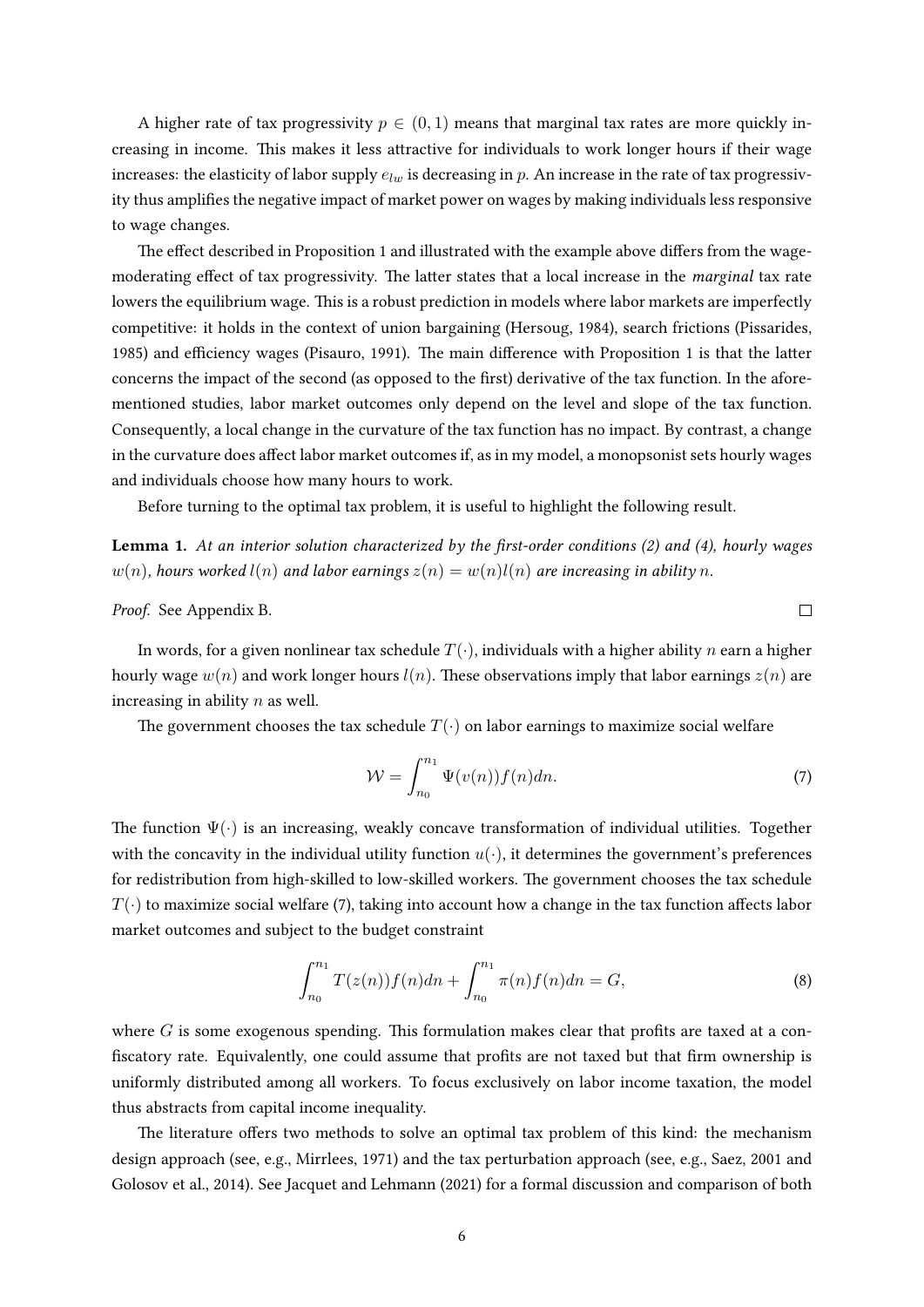methods. In what follows, I use the mechanism design approach to derive a property of marginal tax rates at the bottom of the income distribution (Section [3\)](#page-6-0) and the tax perturbation approach to derive an optimal tax formula in terms of sufficient statistics that holds at each point in the income distribution (Section [4\)](#page-7-0).

#### <span id="page-6-0"></span>3 Declining marginal tax rates

Solving the optimal tax problem using the mechanism design approach requires finding the allocation  $(v(n), \pi(n), l(n))$  for each  $n \in [n_0, n_1]$  that maximizes welfare [\(7\)](#page-5-0) subject to resource and incentive constraints. The resource constraint is obtained by inverting the relationship  $v(n) = u(z(n) T(z(n))-\phi(l(n))$  with respect to  $T(z(n))$  and using the property  $z(n) = nl(n) - \pi(n)$ . Substituting these in the government budget constraint [\(8\)](#page-5-1) gives

$$
\int_{n_0}^{n_1} \left[ nl(n) - u^{-1}(v(n) + \phi(l(n))) \right] f(n) dn = G.
$$
 (9)

The incentive constraints, in turn, describe the optimizing behavior of the monopsonist and individuals. To derive the first of these, differentiate the expression for profits [\(3\)](#page-3-2) with respect to ability n and apply the envelope theorem:[4](#page-6-1)

<span id="page-6-5"></span><span id="page-6-3"></span>
$$
\pi'(n) = l(n). \tag{10}
$$

To derive the second incentive constraint, differentiate the expression for individual utility [\(1\)](#page-3-3) and again apply the envelope theorem:

$$
v'(n) = u'(w(n)l(n) - T(w(n)l(n)))l(n)(1 - T'(w(n)l(n)))w'(n)
$$
  
=  $\phi'(l(n))l(n)\frac{w'(n)}{w(n)} = \phi'(l(n))\left(\frac{\pi(n)}{nl(n) - \pi(n)}\right)b(n), \text{ where } b(n) = l'(n).$  (11)

The first step uses equation [\(2\)](#page-3-1) and the second step uses the relationship  $\pi(n) = (n - w(n))l(n).$ <sup>[5](#page-6-2)</sup>

As will be made clear below, in order to find the allocation that maximizes social welfare subject to resource and incentive constraints, it is important to take the constraint  $\pi(n_0) \geq 0$  explicitly into account. Equation [\(10\)](#page-6-3) then implies firms make non-negative profits from hiring each worker. Lastly, to make sure that the allocation can be implemented using a non-linear tax  $T(z(n))$ , labor earnings must satisfy the monotonicity constraint  $z'(n)\geq 0.$  Differentiating  $z(n)=nl(n)-\pi(n)$  and imposing equation [\(10\)](#page-6-3), the latter requires  $b(n) = l'(n) \geq 0$ . According to Lemma [1,](#page-5-2) this condition is satisfied at any interior solution described by the labor market equilibrium conditions [\(2\)](#page-3-1) and [\(4\)](#page-4-4).<sup>[6](#page-6-4)</sup>

The problem of finding the optimal tax schedule  $T(\cdot)$  can now be written as an optimal control

$$
\Lambda(n) = (n - w)l + \lambda [u'(wl - T(wl))w(1 - T'(wl)) - \phi'(l)],
$$

<span id="page-6-1"></span> $4$ To see this, write the Lagrangian of the firm's problem as

where  $\lambda$  is the multiplier on the constraint [\(2\)](#page-3-1). By the envelope theorem,  $\pi'(n) = \Lambda'(n) = l(n)$ .

<span id="page-6-2"></span><sup>&</sup>lt;sup>5</sup>To see this, differentiate both sides with respect to ability to find  $\pi'(n) = l(n) + (n-w(n))l'(n) - w'(n)l(n)$ . Equation [\(10\)](#page-6-3) then implies  $w'(n)l(n) = (n - w(n))l'(n)$ .

<span id="page-6-4"></span> $6$ As stated before, these conditions are only necessary but not sufficient. Sufficiency can be checked ex post after having numerically solved for the optimal tax system. Examples where this is the case are available upon request.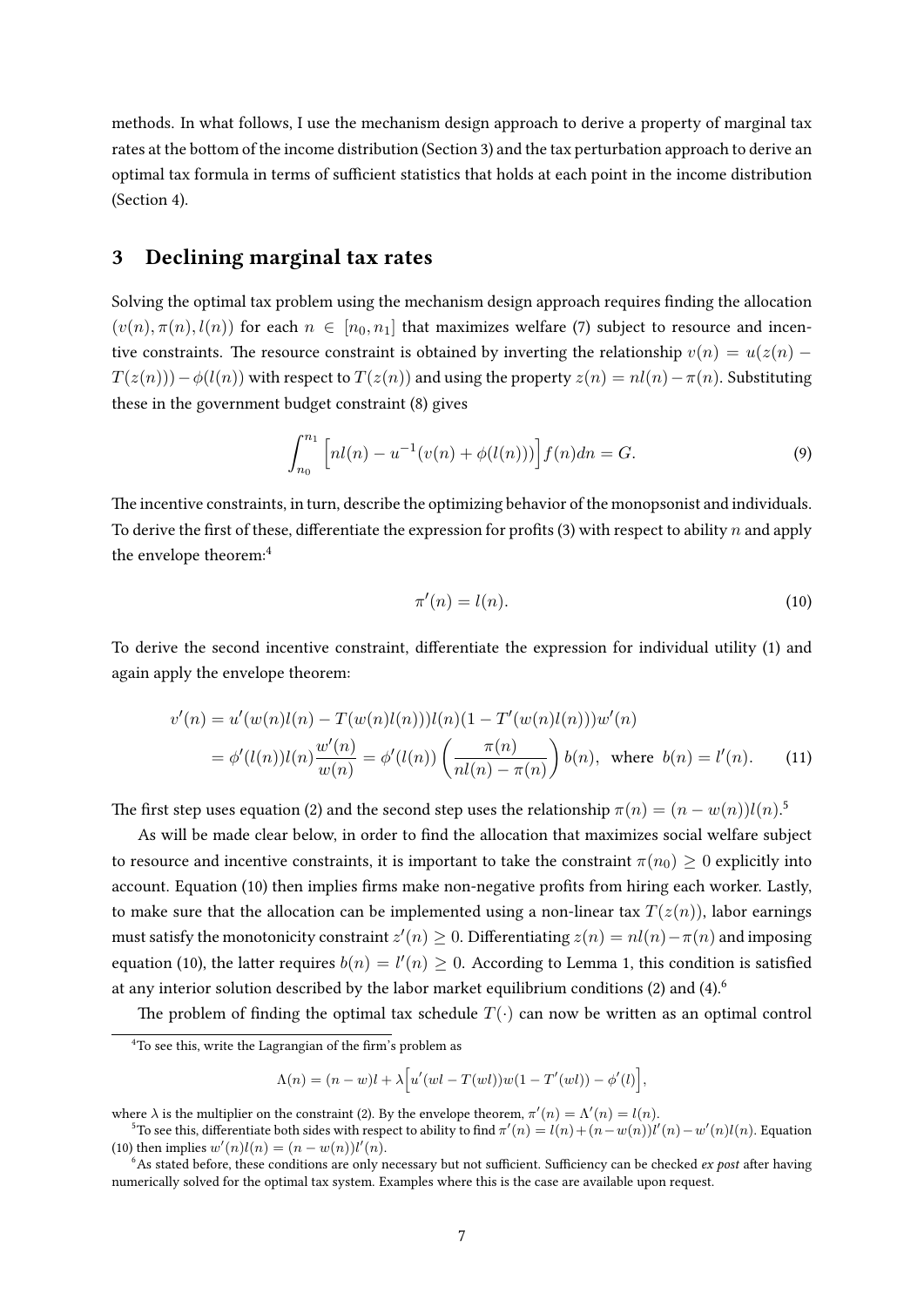problem, with state variables  $(v(n), \pi(n), l(n))$  and control variable  $b(n)$ . Appendix [D](#page-17-0) formulates the problem and derives the first-order necessary conditions. This leads to the following result.

<span id="page-7-1"></span>Proposition 2. At a solution with positive labor effort, optimal marginal tax rates for the least-skilled workers are declining in income. Put differently, the optimal tax schedule is concave at the bottom of the income distribution:  $T''(z(n_0)) < 0$ .

 $\Box$ 

#### Proof. See Appendix [C.](#page-16-1)

The main insight from Proposition [2](#page-7-1) is that the government can use the curvature of the tax function to boost wages of low-skilled workers. This is achieved by setting a tax schedule that is concave at the bottom of the income distribution. A more concave tax schedule, i.e., a decrease in the second derivative of the tax function, positively affects wages: see Proposition [1.](#page-4-3) As explained before, declining marginal tax rates make it attractive for individuals to work longer hours following an increase in the hourly wage. A high elasticity of labor supply, in turn, induces the monopsonist to pay high wages as well, cf. equation [\(4\)](#page-4-4). A government that is interested in redistribution can exploit this feature to raise the wages of low-skilled workers, and finds it optimal to do so.

At the optimal tax system, the monopsonist does not extract any rents from hiring the least productive workers. Hence, despite that there is a single monopsonist, these workers get paid a wage equal to their productivity. The optimal tax system thus off-sets any negative impact from market power on the wages of the least-skilled workers. To achieve this, the government sets the curvature of the tax function at the bottom of the income distribution in such a way that labor supply of the least-skilled workers becomes infinitely elastic:  $e_{lm}(n_0) \rightarrow \infty$ . Naturally, doing so requires that marginal tax rates at the bottom are declining in income:  $T''(z(n_0)) < 0$ .

The finding that optimal marginal tax rates are declining in income is a local result: it holds at the bottom of the income distribution. Unfortunately, using the mechanism design approach to derive optimal tax rules that that hold at each point in the income distribution and that can be meaningfully interpreted turns out to be particularly challenging. The next section attempts to derive such a result using an alternative approach to solving the optimal tax problem.

#### <span id="page-7-0"></span>4 Optimal tax formula

The optimal tax problem can also be solved using the tax perturbation approach. See [Saez](#page-14-3) [\(2001\)](#page-14-3) and [Golosov et al.](#page-13-0) [\(2014\)](#page-13-0), among many others. The idea behind this approach is to study a perturbation of the nonlinear tax schedule  $T(\cdot)$ . Such a reform induces welfare-relevant effects. Optimal tax formulas can then be derived from the requirement that if the tax schedule is optimized, the welfare-relevant effects of the reform sum to zero.

Before studying a particular tax reform, it is useful to restate the labor market equilibrium conditions. In modified form, equations  $(2)$  and  $(4)$  can be written as

<span id="page-7-3"></span><span id="page-7-2"></span>
$$
u'(z - T(z) - \alpha)z(1 - T'(z) - \beta) = \phi'(l)l,
$$
  
\n
$$
n \left[ u''(z - T(z) - \alpha)z(1 - T'(z) - \beta)^2 + \frac{\phi'(l)l}{z} - u'(z - T(z) - \alpha)z(T''(z) + \gamma) \right]
$$
  
\n
$$
= \phi'(l) + \phi''(l)l.
$$
\n(13)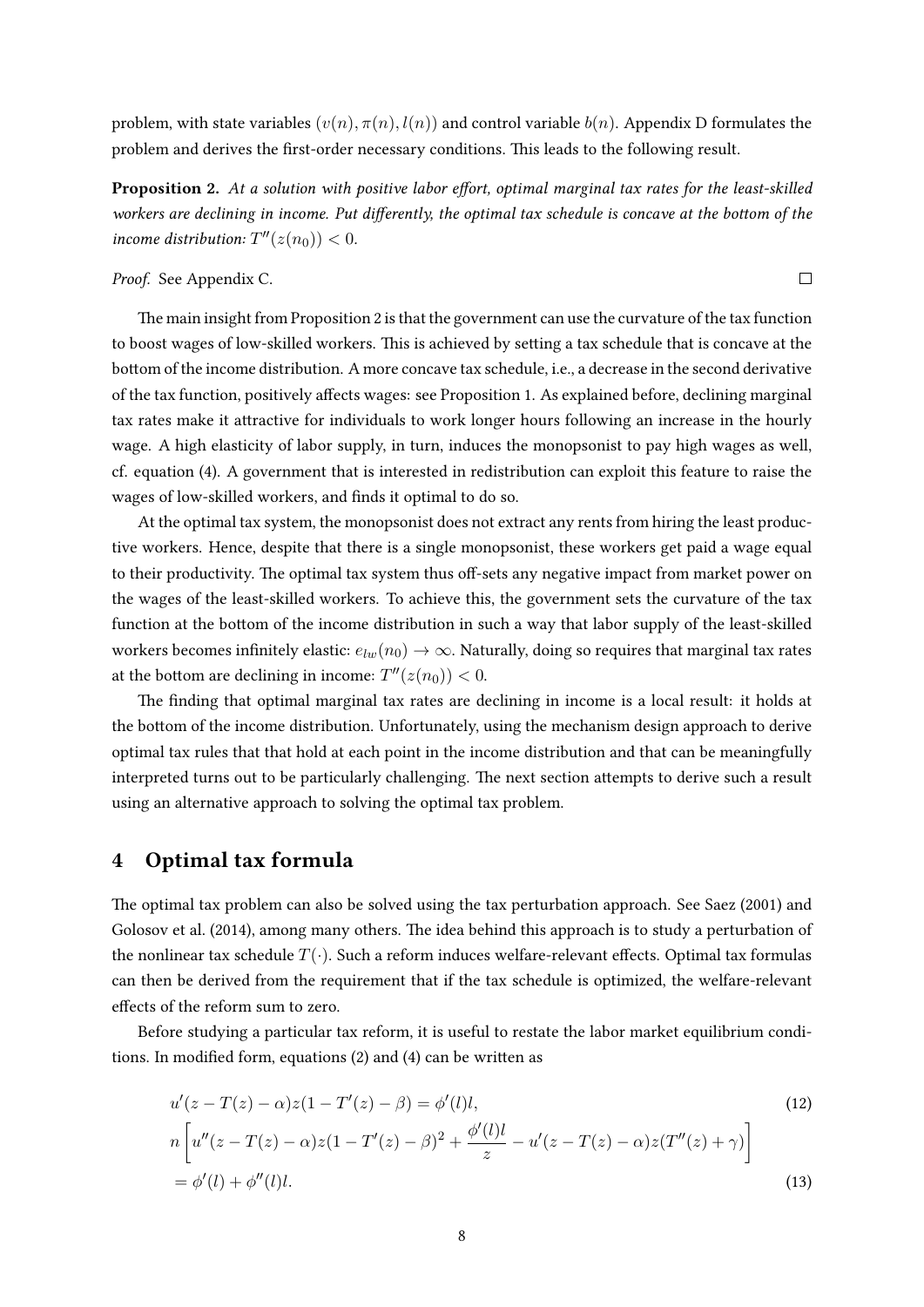The first of these is obtained from multiplying equation [\(2\)](#page-3-1) by l and the second from combining equa-tions [\(4\)](#page-4-4)–[\(5\)](#page-4-2), using the property  $z = w \times l$ . These equations pin down equilibrium labor effort l and earnings z as a function of ability n and the reform parameters  $\alpha$ ,  $\beta$  and  $\gamma$ . These reform parameters can be used to study the impact of a local increase in the level, slope and curvature of the tax function, respectively. To illustrate, the effect of the tax curvature on earnings and labor effort is given by  $dz/d\gamma$  and  $dl/d\gamma$ . The behavioral responses on equilibrium earnings and labor effort can be obtained by implicitly differentiating equations [\(12\)](#page-7-2)–[\(13\)](#page-7-3), evaluated at  $\alpha = \beta = \gamma = 0$ .<sup>[7](#page-8-0)</sup> The effects on profits and wages, in turn, follow from the relationships  $\pi = nl - z$  and  $w = z/l$ .

An important advantage of the tax perturbation approach is that it allows for a derivation of optimal tax formulas in terms of sufficient statistics (Chetty, [2009\)](#page-13-8). In the current setting, these are: i) the income distribution, ii) behavioral responses and iii) welfare weights. Starting with the first, let  $H(z)$ denote the cumulative distribution of earnings, with corresponding density  $h(z)$ . Monotonicity of labor earnings  $z'(n) \geq 0$  implies that the distributions of earnings and ability are related through  $H(z(n)) =$  $F(n)$  and hence,  $h(z(n))z'(n) = f(n)$ . The behavioral responses, in turn, capture how an increase in the level, slope or curvature of the tax function affect labor market outcomes. With a slight abuse of notation, I denote by  $y_x$  the impact of a local increase in  $x\in\{T, T', T''\}$  on outcome  $y\in\{z, l, w, \pi\}.$ As explained before, these behavioral responses can be obtained by implicitly differentiating equations [\(12\)](#page-7-2)–[\(13\)](#page-7-3) with respect to  $\alpha$ ,  $\beta$  and  $\gamma$  respectively, and using the relationships  $\pi = nl - z$  and  $w = z/l$ . Lastly, the welfare weight of an individual with earnings  $z$  is

<span id="page-8-1"></span>
$$
g(z) = \frac{1}{\eta} \Psi'(v(\hat{n}(z))) u'(z - T(z)),
$$
\n(14)

where  $\eta$  is the multiplier on the government budget constraint and  $\hat{n}(z)$  denotes the ability level that corresponds to earnings z. In words, the welfare weight  $q(z)$  measures by how much social welfare increases if an individual with earnings  $z$  receives an additional unit of after-tax income. These weights summarize in a reduced-form way the government's preferences for redistribution. Because both  $\Psi(\cdot)$ and  $u(\cdot)$  are concave, the welfare weights are declining in income z.

Figure [1](#page-9-0) graphically illustrates the reform that is used to derive an optimal tax formula. The black, dotted line shows the original tax schedule. For simplicity, it is drawn as a straight line. The red, solid line shows the perturbed tax schedule after the reform is implemented. Below earnings  $z^\prime$ , the two tax functions are the same. In the small interval  $[z', z' + \zeta]$ , the government increases the curvature (i.e., the second derivative) of the tax function by  $dT''$ . This is shown by the convex part of the solid line. Following the increase in the tax curvature, the marginal tax rates above earnings  $z' + \zeta$  increase by an amount equal to  $dT' = dT''\zeta$ . As a result, the perturbed tax schedule is steeper than the original tax schedule: see Figure [1.](#page-9-0) In the interval  $[z'+\delta,z'+\delta+\zeta]$  with  $\delta\gg\zeta$ , the government reverses the increase in the curvature by lowering the second derivative of the tax function by  $dT''$ . This is shown by the concave part of the solid line. Following this reversal, the marginal tax rates of the perturbed and original tax schedule are the same at earnings above  $z' + \delta + \zeta$ : the dotted and solid line are parallel. However, the reform does increase the tax burden for individuals with earnings above this level by an

<span id="page-8-0"></span><sup>&</sup>lt;sup>7</sup>When implicitly differentiating equations [\(12\)](#page-7-2)–[\(13\)](#page-7-3), it is important to take the dependency of  $T(z)$ ,  $T'(z)$  and  $T''(z)$ on earnings  $z$  into account. The behavioral responses then capture the changes along the actual tax schedule, taking into account its higher-order derivatives. See [Jacquet et al.](#page-14-15) [\(2013\)](#page-14-15) for a discussion of this issue.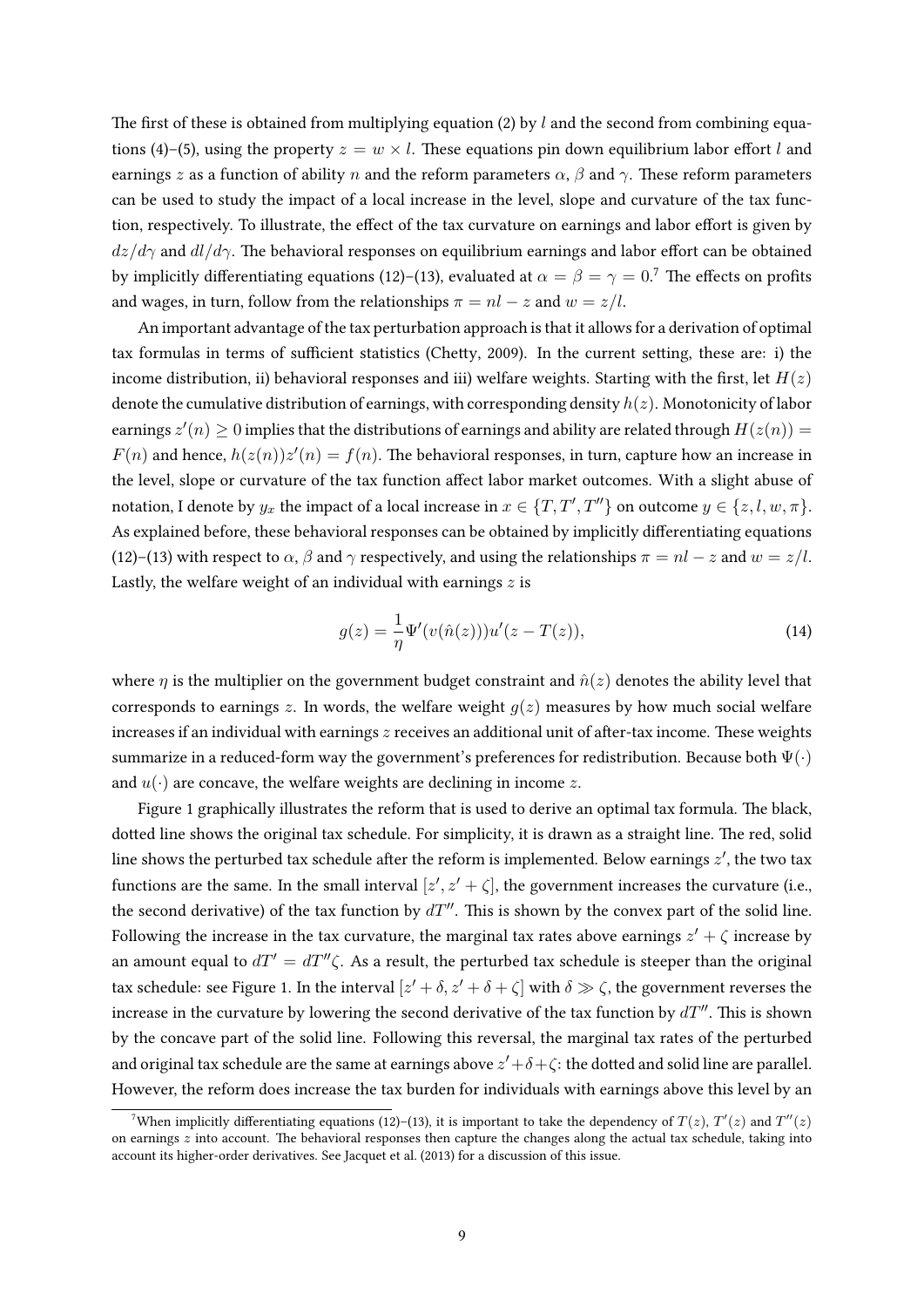<span id="page-9-0"></span>

<span id="page-9-2"></span>Labor income

Figure 1: Tax reform and behavioral responses

amount equal to  $dT = dT' \delta = dT'' \zeta \delta$ .<sup>[8](#page-9-1)</sup>

To keep track of the welfare-relevant effects associated with the tax reform, write the Lagrangian of the government's optimization problem

$$
\mathscr{L} = \int_{z_0}^{z_1} \left[ \Psi(u(z - T(z)) - \phi(l)) + \eta(T(z) + \pi - G) \right] h(z) dz,
$$
\n(15)

where  $z_0 = z(n_0)$  and  $z_1 = z(n_1)$ . Note that labor effort l and profits  $\pi$  vary along the earnings distribution as well and that earnings, labor effort and profits all depend on the level, slope and curvature of the tax function. The first part of the Lagrangian [\(15\)](#page-9-2) states the objective, integrated over the income (as opposed to the ability) distribution. The second part captures the government budget constraint, again integrated over the income distribution, with associated multiplier  $\eta$ .

The reform graphically illustrated in Figure [1](#page-9-0) generates three types of welfare-relevant effects. In what follows, I discuss each of these in turn and then turn to derive and explain the optimal tax formula. First, there are behavioral responses due to a change in the curvature of the tax function in the small intervals  $[z', z' + \zeta]$  and  $[z' + \delta, z' + \delta + \zeta]$ . In Figure [1,](#page-9-0) these are labeled 'curvature effects'. Ignoring

$$
\rho(z) = \begin{cases}\n0 & \text{if } z \leq z', \\
\frac{1}{2}dT''(z-z')^{2} & \text{if } z \in (z', z'+\zeta], \\
-\frac{1}{2}dT''\zeta^{2} + dT''\zeta(z-z') & \text{if } z \in (z'+\zeta,z'+\delta], \\
-\frac{1}{2}dT''\zeta^{2} + dT''\zeta(z-z') - \frac{1}{2}dT''(z-(z'+\zeta))^{2} & \text{if } z \in (z'+\delta,z'+\delta+\zeta], \\
dT''\zeta\delta & \text{if } z > z'+\delta+\zeta.\n\end{cases}
$$

<span id="page-9-1"></span><sup>&</sup>lt;sup>8</sup>While Figure [1](#page-9-0) graphically illustrates the reform, it is also possible to give a formal definition. Let  $\rho(z)$  denote the difference between the perturbed and the original tax schedule. This reform function is given by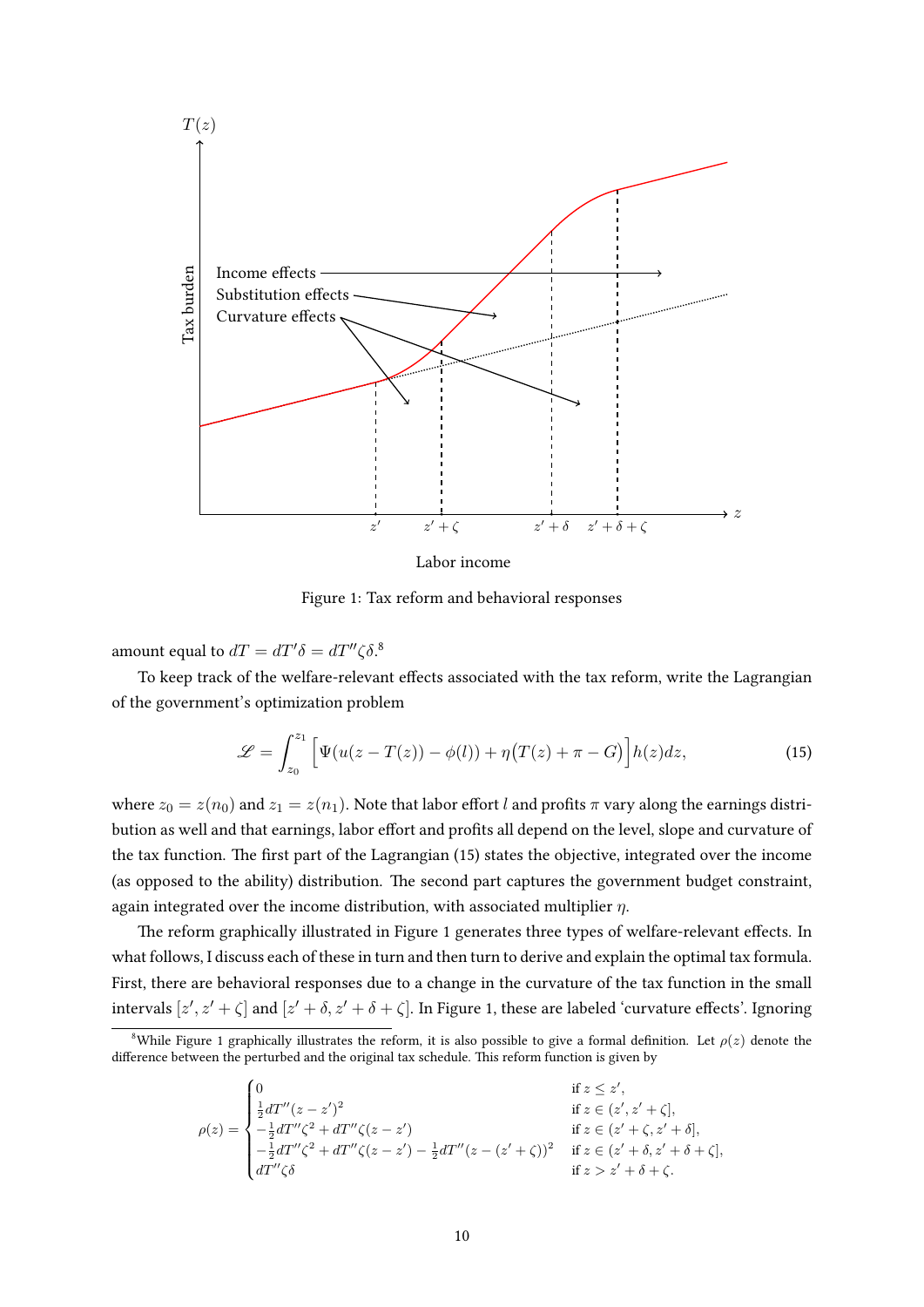function arguments to save on notation, the welfare impact of raising the curvature in the interval  $[z', z' + \zeta]$  by an amount equal to  $dT''$  is

<span id="page-10-0"></span>
$$
\int_{z'}^{z'+\zeta} \left[ \left( \Psi'(u'(1-T')z_{T''}-\phi'l_{T''}) + \eta(T'z_{T''}+\pi_{T''}) \right) h \right](z)dz \times dT''.
$$
 (16)

Here, the entire function between square brackets is evaluated at earnings  $z$ . To understand this expression, note that a change in the tax curvature affects earnings z, labor effort l and profits  $\pi$  for individuals with earnings in the interval  $[z', z' + \zeta]$ . The effects on earnings, labor effort and profits, in turn, affect social welfare and government finances. The impact on the Lagrangian is then obtained by integrating  $\frac{dL}{dT''}\times dT''\times h$  from  $z'$  until  $z'+\zeta$ , where  $L$  is the term in square brackets below the integral sign of equation [\(15\)](#page-9-2). Working out  $\frac{dL}{dT''}$  and accounting for the impact of tax curvature on earnings z, labor effort l and profits  $\pi$  gives the result from equation [\(16\)](#page-10-0).

Equation [\(16\)](#page-10-0) can be simplified in a number of steps. First, use equation [\(2\)](#page-3-1) to substitute out for  $\phi' = u'w(1-T')$ . Second, the relationship  $z = w \times l$  implies  $z_{T''} = w_{T''}l + wl_{T''}$  and hence,  $w_{T''}l = z_{T''} - w l_{T''}$ . Third, a local increase in the curvature of the tax function has no impact on profits:  $\pi_{T''}=0$ . $^9$  $^9$  Fourth, use the definition of the welfare weight [\(14\)](#page-8-1). Rearranging gives

<span id="page-10-3"></span>
$$
\eta \times \int_{z'}^{z'+\zeta} \left[ \left( T'z_{T''} + g(1-T')lw_{T''} \right) h \right] (z) dz \times dT''.
$$
 (17)

By analogous reasoning, the welfare impact of a reduction in the curvature of the tax function in the small interval  $[z' + \delta, z' + \delta + \zeta]$  by an amount equal to  $dT''$  is

<span id="page-10-4"></span><span id="page-10-2"></span>
$$
-\eta \times \int_{z'+\delta}^{z'+\delta+\zeta} \left[ \left( T'z_{T''} + g(1-T')lw_{T''} \right)h \right] (z) dz \times dT''.
$$
 (18)

Second, the tax reform raises the marginal tax rate in the interval  $[z' + \zeta, z' + \delta]$ : see Figure [1](#page-9-0) and recall that  $\delta \gg \zeta$ . A higher marginal tax rate generates behavioral responses on earnings z, labor effort l and profits  $\pi$ . The impact on welfare associated with these 'substitution effects' is

$$
\int_{z'+\zeta}^{z'+\delta} \left[ \left( \Psi'(u'(1-T')z_{T'} - \phi'l_{T'}) + \eta(T'z_{T'} + \pi_{T'}) \right) h \right](z) dz \times \zeta dT''.
$$
 (19)

This expression is obtained by integrating  $\frac{dL}{dT'}\times dT'\times h$  from  $z'+\zeta$  until  $z'+\delta,$  where  $L$  is the term in square brackets below the integral sign of equation [\(15\)](#page-9-2), as before. The term  $\frac{dL}{dT'}$  accounts for the equilibrium responses of earnings z, labor effort l and profits  $\pi$  to a change in the marginal tax rate. To arrive at equation [\(19\)](#page-10-2), note that the reform increases the marginal tax rate for individuals with earnings in the interval  $[z' + \zeta, z' + \delta]$  by an amount equal to  $dT' = \zeta dT''$ .

The above expression can be simplified in a similar way as before. In particular, use the property  $\phi' = u'w(1 - T')$  and the definition of the welfare weight [\(14\)](#page-8-1). Moreover, the relationship  $z = w \times l$ 

$$
\pi = \max_{l,z} \left\{ nl - z \text{ s.t. } u'(z - T(z) - \alpha)z(1 - T'(z) - \beta) = \phi'(l)l \right\},\
$$

<span id="page-10-1"></span> $\frac{9}{10}$  see this, note that profits can be written as

where I introduced the reform parameters  $\alpha$  and  $\beta$  in the constraint [\(2\)](#page-3-1). A change in any of these generally has an impact on profits. However, because  $\gamma$  does not show up, a local increase in the curvature does not affect profits.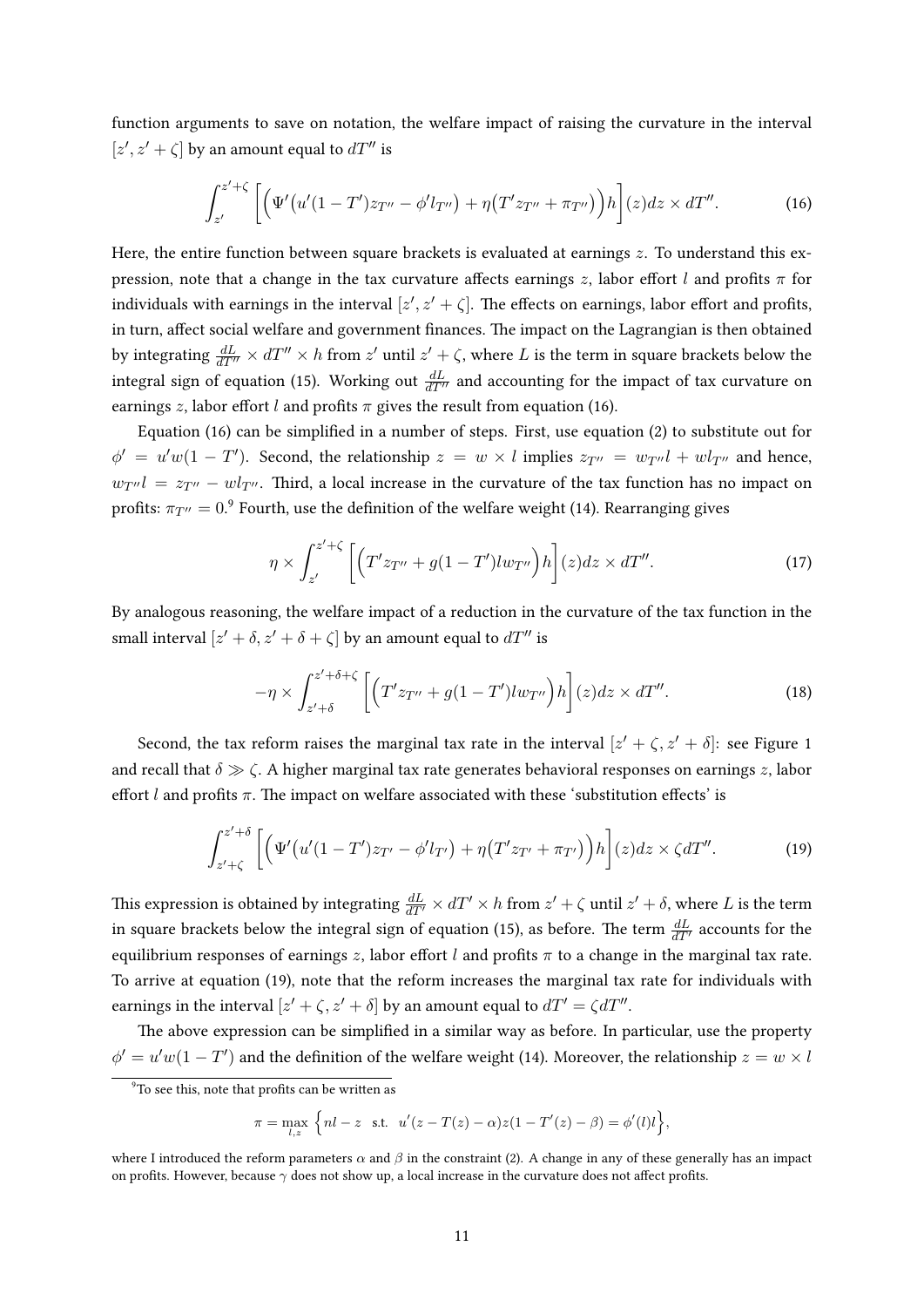implies that  $z_{T'} = w_{T'}l + wl_{T'}$ . Substituting this in equation [\(19\)](#page-10-2) gives

<span id="page-11-3"></span><span id="page-11-0"></span>
$$
\eta \times \int_{z'+\zeta}^{z'+\delta} \left[ \left( T'z_{T'} + \pi_{T'} + g(1-T')lw_{T'} \right) h \right] (z) dz \times \zeta dT''.
$$
 (20)

Third, the reform increases the tax burden for individuals with earnings above  $z' + \delta + \zeta$  by an amount  $dT = dT' \delta = dT'' \zeta \delta$ . This generates two types of welfare-relevant effects. First, the reform mechanically transfers income from individuals with earnings above this level to the government budget. Second, a change in the tax burden generates behavioral responses on earnings  $z$ , labor effort  $l$  and profits  $\pi$ . Figure [1](#page-9-0) labels these 'income effects'. The total impact on welfare can be found by integrating  $\frac{dL}{dT}\times dT \times h$  for earnings above  $z'+\delta+\zeta$ :

$$
\int_{z'+\delta+\zeta}^{z_1} \left[ \left( \left( -\Psi'u' + \eta \right) + \Psi'\left( u'(1-T')z_T - \phi'l_T \right) + \eta \left( T'z_T + \pi_T \right) \right) h \right] (z) dz \times \zeta \delta dT'', \quad (21)
$$

where the increase in the tax burden is  $dT = \zeta \delta dT''$ . Note that, when computing  $\frac{dL}{dT}$  from equation [\(15\)](#page-9-2), there is both a mechanical effect (first term) as well as behavioral responses (other terms) to an increase in the tax burden. To simplify this expression, use the relationship  $\phi' = u'w(1 - T')$ , the expression for the welfare weight [\(14\)](#page-8-1) and the property  $z = w \times l$ . Differentiating the latter with respect to T gives  $z_T = w_T l + w l_T$ . Equation [\(21\)](#page-11-0) can then be written as

$$
\eta \times \int_{z'+\delta+\zeta}^{z_1} \left[ \left( 1 - g + T'z_T + \pi_T + g(1-T')lw_T \right)h \right] (z) dz \times \zeta \delta dT''.
$$
 (22)

If the tax system is optimized, any reform should have no impact on social welfare. Put differently, the sum of the three welfare-relevant effects associated with the reform graphically illustrated in Figure [1](#page-9-0) is equal to zero. This leads to the following result.

<span id="page-11-2"></span>**Proposition 3.** At the optimal tax system, the following condition must hold at each point  $z' \in [z_0, z_1]$ in the income distribution:

$$
0 = -\frac{d}{dz} \Biggl[ \Bigl( T'(z')z_{T''}(z') + g(z')(1 - T'(z'))\hat{l}(z')w_{T''}(z') \Bigr)h(z') \Biggr] + \Bigl( T'(z')z_{T'}(z') + \pi_{T'}(z') + g(z')(1 - T'(z'))\hat{l}(z')w_{T'}(z') \Bigr)h(z') + \int_{z'}^{z_1} \Bigl( 1 - g(z) + T'(z)z_T(z) + \pi_T(z) + g(z)(1 - T'(z))\hat{l}(z)w_T(z) \Bigr)h(z)dz.
$$
 (23)

<span id="page-11-4"></span><span id="page-11-1"></span> $\Box$ 

Here, it is explicitly taken into account which terms vary along the income distribution and  $\hat{l}(z)$  denotes the labor effort associated with earnings  $z$ .

Proof. See Appendix [D.](#page-17-0)

Equation [\(23\)](#page-11-1) gives an optimal tax formula in terms of sufficient statistics that holds at each point in the income distribution. To understand the link with Figure [1,](#page-9-0) recall that the reform increases the tax curvature below a particular income level and decreases it right above. This reform leads to a local increase in the marginal tax rate and an increase in the tax burden for all individuals with earnings above this level. The first term of equation [\(23\)](#page-11-1) captures the difference between the welfare effects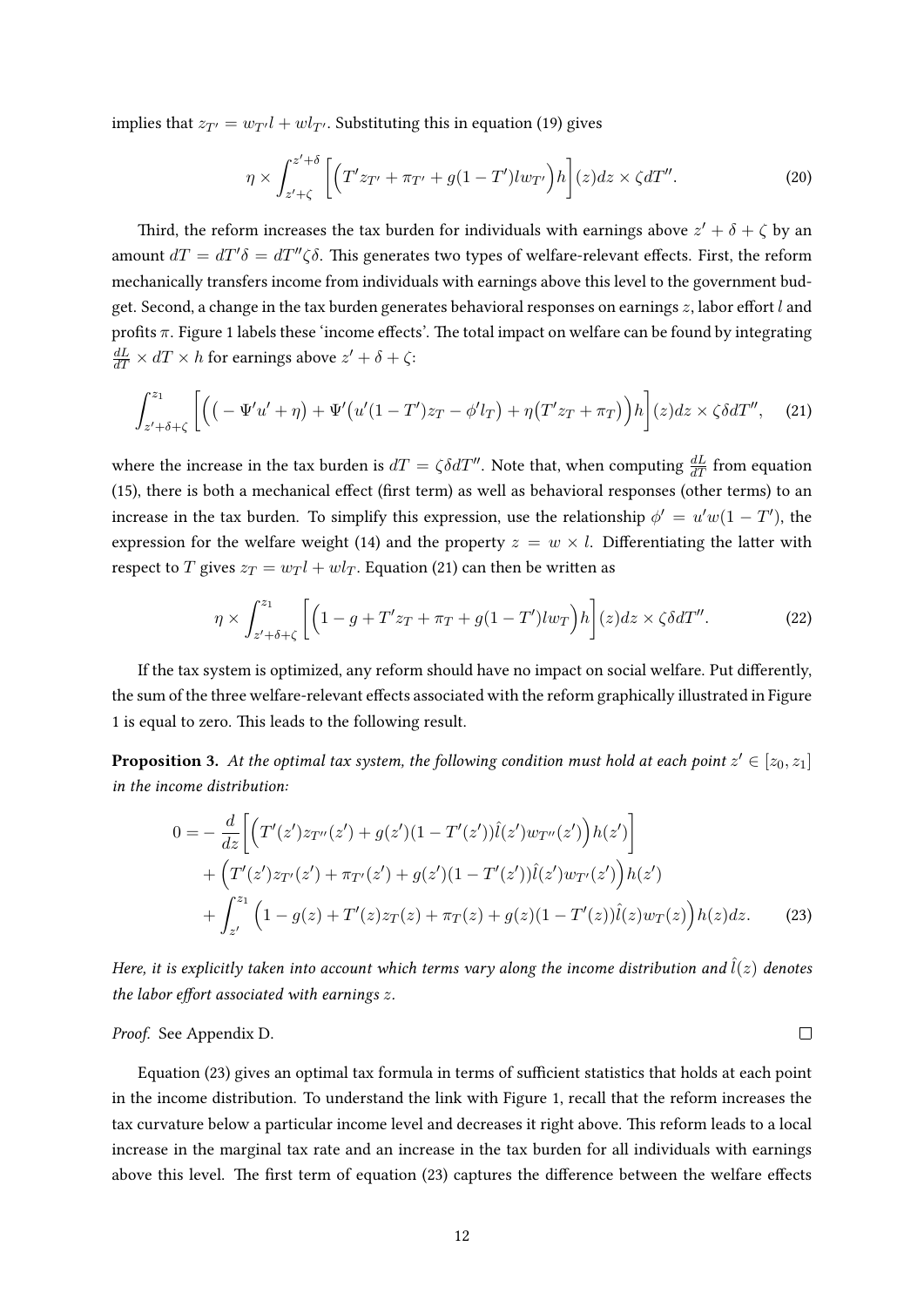of increasing the tax curvature and subsequently decreasing it. Upon making the intervals arbitrarily small, this essentially boils down to taking a derivative. The second term captures the welfare-relevant effects associated with a local increase in the marginal tax rate. Naturally, these effects are proportional to the density of the income distribution at the point where the marginal tax rate is increased. Lastly, the third term integrates the welfare impact of a higher tax burden over all individuals who see their tax burden increase as a result of the reform.

The result from Proposition [3](#page-11-2) can be contrasted with the optimal tax formula that holds if labor markets are competitive. See, for instance, [Saez](#page-14-3) [\(2001\)](#page-14-3) and [Golosov et al.](#page-13-0) [\(2014\)](#page-13-0). Under perfect competition, labor market outcomes are not affected by a local increase in the curvature of the tax function:  $z_{T} = w_{T} = 0$ . Moreover, the wage of an individual with ability n is  $w(n) = n$  and firms make zero profits:  $\pi(n) = 0$ . Consequently, wages and profits do not respond to a change in the level or slope of the tax function:  $w_T = w_{T'} = \pi_T = \pi_{T'} = 0$ . Equation [\(23\)](#page-11-1) then becomes:

$$
0 = T'(z')z_{T'}(z')h(z') + \int_{z'}^{z_1} \Big(1 - g(z) + T'(z)z_T(z)\Big)h(z)dz.
$$
 (24)

Apart from differences in presentation, this optimal tax formula coincides with the one derived in [Saez](#page-14-3) [\(2001\)](#page-14-3) and [Golosov et al.](#page-13-0) [\(2014\)](#page-13-0), among others.

Compared to the competitive benchmark, the additional 'sufficient statistics' that show up in the optimal tax formula [\(23\)](#page-11-1) are the effects of tax curvature on earnings and hourly wages and the effects of the tax burden and the marginal tax rate on hourly wages and profits. Intuitively, the additional responses of earnings and profits to tax changes have budgetary effects, as the government taxes both labor income and profits. In equation [\(23\)](#page-11-1), the budgetary effects are captured by  $T'z_{T''},\pi_{T'}$  and  $\pi_T$ . By contrast, the wage responses  $w_{T}$ ,  $w_{T}$  and  $w_T$  have an effect on individuals' disposable incomes. This effect is proportional to l, the number of hours worked, and the after-tax rate  $1-T'$ . Because changes in disposable income affect individual utilities, the welfare effects associated with wage changes in equation [\(23\)](#page-11-1) are weighted by the individual welfare weights g.

Unfortunately, implementing the optimal tax formula [\(23\)](#page-11-1) using estimates of sufficient statistics is a very challenging task. To the best of my knowledge, there are no estimates available of the impact of tax curvature on labor market outcomes. Moreover, to implement the optimal tax formula [\(23\)](#page-11-1), one also requires knowledge of how these statistics vary across the earnings distribution. Despite this, the result does illustrate clearly what forces shape optimal tax policy when rms have labor market power and labor market outcomes are affected by the curvature of the tax function. Moreover, by indicating precisely what statistics determine the welfare effects of tax reforms, the result can also be seen as a motivation for future empirical work.

#### <span id="page-12-0"></span>5 Conclusion

If a monopsonist sets hourly wages and individuals choose how many hours to work, labor market outcomes do not only depend on the level and the slope of the tax function, but also on its curvature. I use that insight to obtain the following three results. First, a local increase in the curvature (i.e., the second derivative) of the tax function reduces the hourly wage, hours worked and labor earnings. Intuitively, a more convex or less concave tax schedule lowers the elasticity of labor supply, which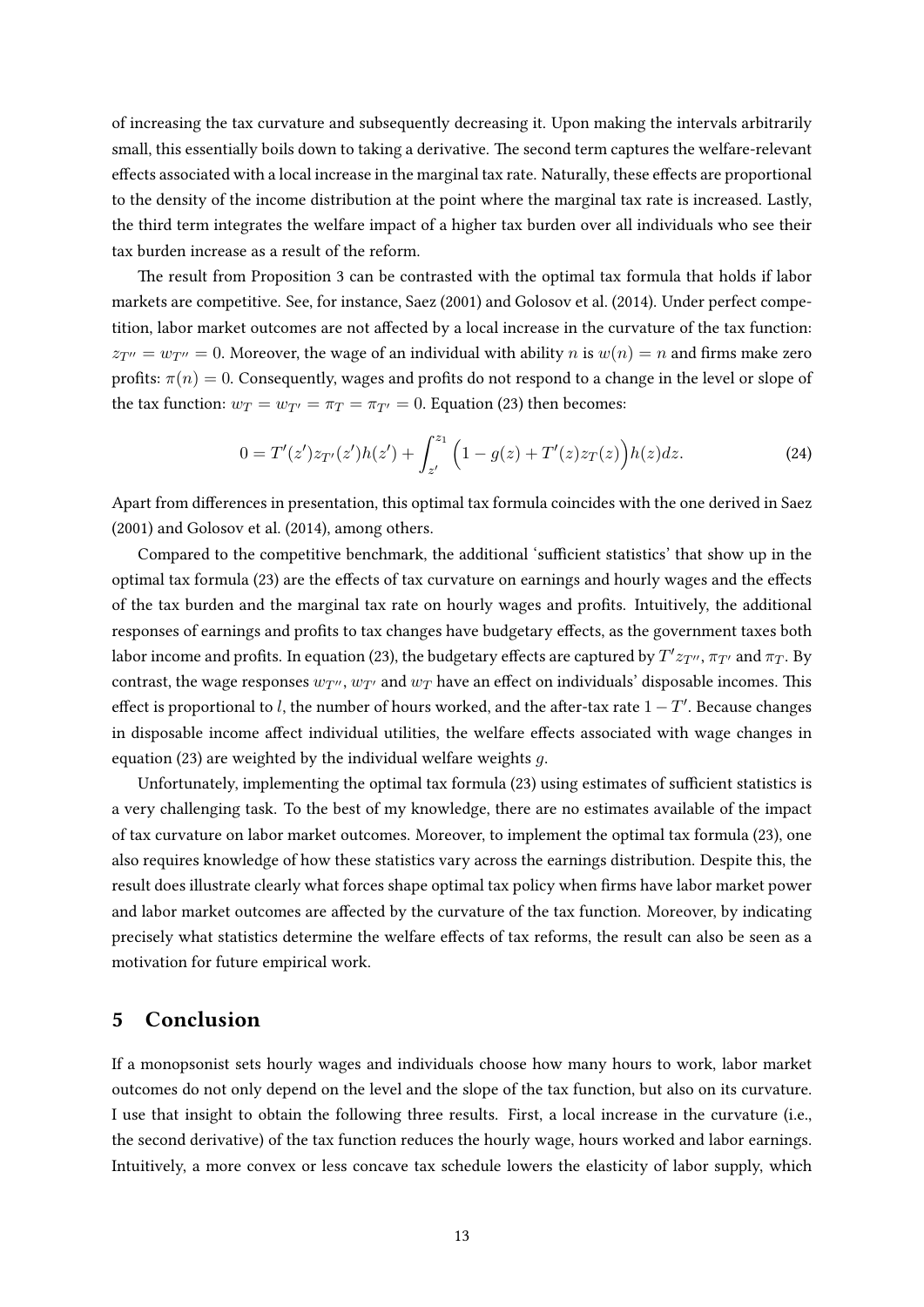induces the monopsonist to pay lower wages. Second, the optimal tax schedule is concave at the bottom of the income distribution. Declining marginal tax rates at the bottom make low-skilled workers more responsive to wage changes, which leads the monopsonist to pay higher wages. Third, I derive an optimal tax formula that accounts for the impact of tax curvature on labor market outcomes. Compared to existing results in the literature, the additional 'sufficient statistics' that characterize the optimal tax system are the impact of tax curvature on earnings and hourly wages, and the impact of the tax burden and the marginal tax rate on hourly wages and profits.

How important the effects of tax curvature are on labor market outcomes is an open question, but one that can be investigated empirically. One approach would be to construct a measure of tax curvature  $T''(z)$  throughout the income distribution, which can then be used as an explanatory variable in a regression framework with wages, hours worked or labor earnings as the dependent variable. Another approach would be to regress any of these outcomes on (instrumented) measures of an individual's own tax burden, marginal tax rate *and* the marginal tax rate an individual would face if the individual's earnings increase or decrease. The model from this paper predicts that a higher (lower) marginal tax rate of one's 'neighbor' in the income distribution with slightly higher (lower) earnings negatively affects wages, hours worked and labor earnings. I leave an empirical investigation of this issue as a topic for future research.

### References

- <span id="page-13-1"></span>Boar, C. and V. Midrigan (2020). Markups and inequality. NBER Working Paper No. 25952, Cambridge- $MA \cdot NRER$
- <span id="page-13-5"></span>Cahuc, P. and G. Laroque (2014). Optimal taxation and monopsonistic labor market: does monopsony justify the minimum wage? *Journal of Public Economic Theory 16(2), 259–273.*
- <span id="page-13-8"></span>Chetty, R. (2009). Sufficient statistics for welfare analysis: a bridge between structural and reducedform methods. Annual Review of Economics 1(1), 451–488.
- <span id="page-13-6"></span>da Costa, C. and L. Maestri (2019). Optimal Mirrleesian taxation in non-competitive labor markets. Economic Theory 68, 845–886.
- <span id="page-13-2"></span>Eeckhout, J., C. Fu, W. Li, and X. Weng (2021). Optimal taxation and market power. mimeo, UPF Barcelona.
- <span id="page-13-0"></span>Golosov, M., A. Tsyvisnki, and N. Werquin (2014). A variational approach to the analysis of tax systems. NBER Working Paper No. 20780, Cambridge-MA: NBER.
- <span id="page-13-3"></span>Gürer, E. (2021). Rising markups and optimal redistributive taxation. mimeo, Goethe University Frankfurt.
- <span id="page-13-4"></span>Hariton, C. and G. Piaser (2007). When redistribution leads to regressive taxation. Journal of Public Economic Theory 9(4), 589–606.
- <span id="page-13-7"></span>Hersoug, T. (1984). Union wage responses to tax changes. Oxford Economic Papers 36(1), 37–51.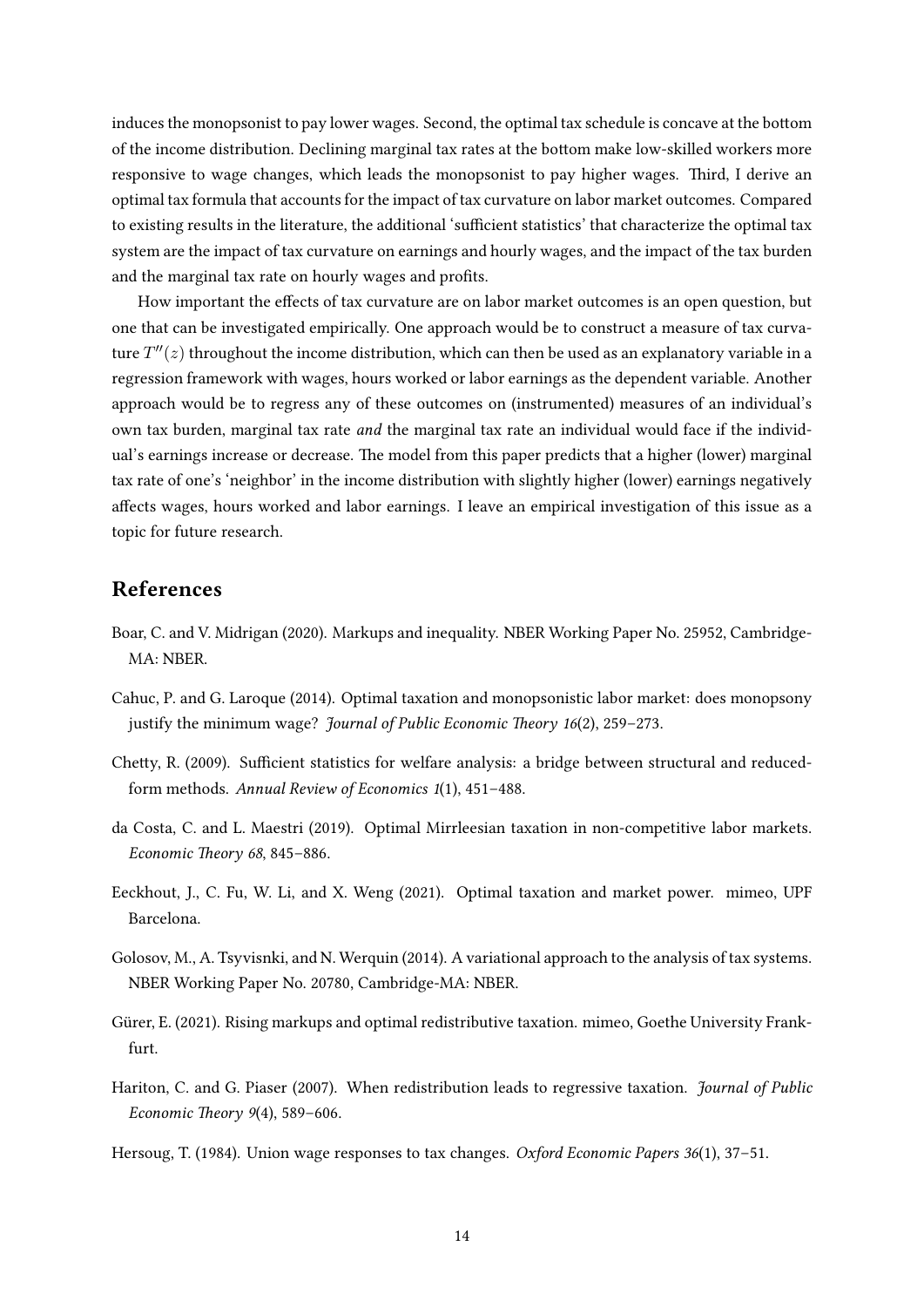- <span id="page-14-6"></span>Hummel, A. J. (2021). Monopsony power, income taxation and welfare. CESifo Working Paper No. 9128, Munich: CESifo.
- <span id="page-14-7"></span>Jacquet, L. and E. Lehmann (2021). Optimal income taxation with composition effects. Journal of the European Economic Association 19(2), 1299–1341.
- <span id="page-14-15"></span>Jacquet, L., E. Lehmann, and B. Van der Linden (2013). Optimal redistributive taxation with both extensive and intensive responses. Journal of Economic Theory 148(5), 1770-1805.
- <span id="page-14-4"></span>Kaplow, L. (2019). Market power and income taxation. NBER Working Paper No. 25578, Cambridge-MA: NBER.
- <span id="page-14-5"></span>Kushnir, A. and R. Zubrickas (2020). Optimal income taxation with endogenous prices. mimeo, Carnegie Mellon University.
- <span id="page-14-12"></span>Lee, D. and E. Saez (2012). Optimal minimum wage policy in competitive labor markets. Journal of Public Economics 96(9-10), 739–749.
- <span id="page-14-1"></span>Manning, A. (2003). Monopsony in motion: imperfect competition in labor markets. Princeton: Princeton University Press.
- <span id="page-14-2"></span>Mirrlees, J. (1971). An exploration in the theory of optimum income taxation. Review of Economic Studies 38(2), 175–208.
- <span id="page-14-14"></span>Pisauro, G. (1991). The effect of taxes on labour in efficiency wage models. *Journal of Public Eco*nomics 46(3), 329–345.
- <span id="page-14-13"></span>Pissarides, C. (1985). Taxes, subsidies and equilibrium unemployment. Review of Economic Studies 52(1), 121–133.
- <span id="page-14-0"></span>Robinson, J. (1933). The economics of imperfect competition. London: Palgrave Macmillan UK.
- <span id="page-14-10"></span>Rothschild, C. and F. Scheuer (2013). Redistributive taxation in the roy model. Quarterly Journal of Economics 128(2), 623–668.
- <span id="page-14-11"></span>Sachs, D., A. Tsyvinski, and N. Werquin (2020). Nonlinear tax incidence and optimal taxation in general equilibrium. Econometrica 88(2), 469–493.
- <span id="page-14-3"></span>Saez, E. (2001). Using elasticities to derive optimal income tax rates. Review of Economic Studies 68(1), 205–229.
- <span id="page-14-8"></span>Slemrod, J. and W. Kopczuk (2002). The optimal elasticity of taxable income. Journal of Public Economics 84(1), 91–112.
- <span id="page-14-9"></span>Stiglitz, J. (1982). Self-selection and Pareto efficient taxation. Journal of Public Economics 17(2), 213–240.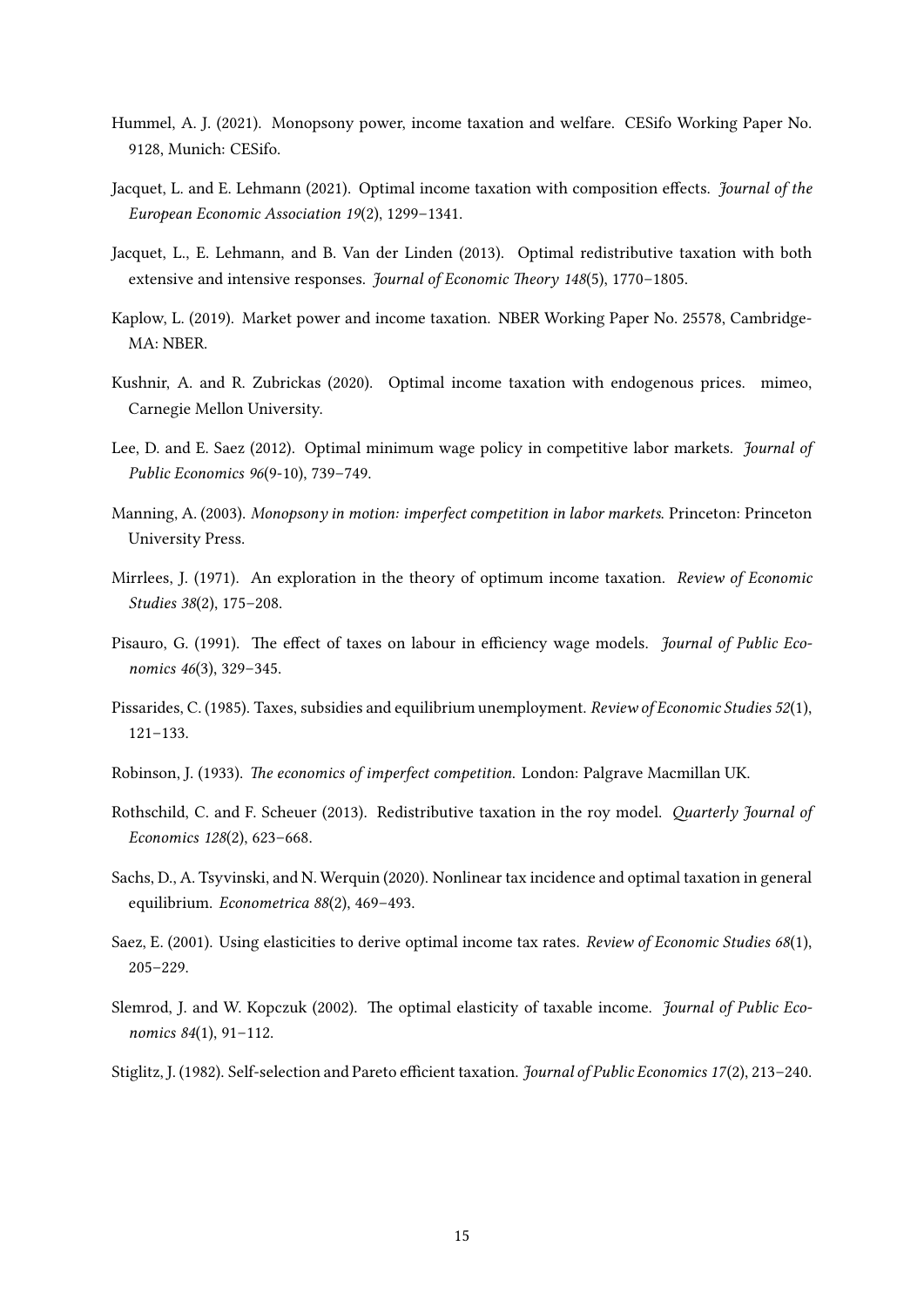#### <span id="page-15-0"></span>A Proof Proposition [1](#page-4-3)

Use the first-order condition [\(2\)](#page-3-1) to write  $l(n) = l(w(n))$ , or simply  $l = l(w)$ . Substituting this in the firm's objective  $\pi(n) = (n-w)l(w)$  gives an unconstrained optimization problem in the wage w. The first-order condition is

$$
0 = -l(w) + (n - w)l'(w) = -l(w) + (n - w) \times \tag{25}
$$
\n
$$
\frac{u''(R(wl(w)))wl(w)R'(wl(w))^2 + u'(R(wl(w)))R'(wl(w)) + u'(R(wl(w)))wl(w)R''(wl(w))}{-u''(R(wl(w)))w^2R'(wl(w))^2 + \phi''(l(w)) - u'(R(wl(w)))w^2R''(wl(w))},
$$

where the term  $l'(w)$  is obtained from implicitly differentiating the first-order condition [\(2\)](#page-3-1) and  $R(x)$  =  $x - T(x)$  denotes the retention function, with  $R'(x) = 1 - T'(x)$  and  $R''(x) = -T''(x)$ . Equation [\(25\)](#page-15-1) implicitly pins down the equilibrium wage  $w(n)$  and can be used to study how the latter is affected by a local increase in the curvature of the tax function. To that end, introduce a reform parameter  $\gamma$  and define the function

$$
\Delta(w,\gamma) = -l(w) + (n-w)\times
$$
\n(26)

$$
\frac{u''(R(wl(w)))wl(w)R'(wl(w))^2 + u'(R(wl(w)))R'(wl(w)) + u'(R(wl(w)))wl(w)(R''(wl(w)) - \gamma)}{-u''(R(wl(w)))w^2R'(wl(w))^2 + \phi''(l(w)) - u'(R(wl(w)))w^2(R''(wl(w)) - \gamma)}.
$$

Equation [\(25\)](#page-15-1) implies  $\Delta(w,0) = 0$ . Because  $R''(x) = -T''(x)$ , an increase in  $\gamma$  can be interpreted as a local increase in the curvature of the tax function. The impact on the equilibrium wage follows from the implicit function theorem:

<span id="page-15-2"></span><span id="page-15-1"></span>
$$
\left. \frac{dw}{d\gamma} \right|_{\gamma=0} = -\frac{\Delta_{\gamma}(w,0)}{\Delta_w(w,0)}.
$$
\n(27)

The second-order condition of the profit maximization problem implies  $\Delta_w(w, 0) < 0$ . Consequently, the sign of  $dw/d\gamma$  is the same as the sign of  $\Delta_{\gamma}(w, 0)$ . Ignoring function arguments to save on notation, the latter is

$$
\Delta_{\gamma}(w,0) = \frac{(w-n)u'wl}{-u''w^2R'^2 + \phi'' - u'w^2R''} + \frac{(w-n)(u''wlR'^2 + u'R' + u'wlR'')u'w^2}{(-u''w^2R'^2 + \phi'' - u'w^2R'')^2}.
$$
 (28)

The second-order condition of the utility maximization problem [\(1\)](#page-3-3) implies that the denominator of the first term is positive. Moreover, at an interior solution with positive profits, the labor supply curve is upward sloping and the wage is below productivity: see equation [\(4\)](#page-4-4). As a result, the first term of equation [\(28\)](#page-15-2) is negative. The second term is negative as well. To see why, note that equation [\(25\)](#page-15-1) implies  $u''wlR'^2 + u'R' + u'wlR'' > 0$ . It follows that  $\Delta_{\gamma}(w, 0) < 0$  and hence,  $dw/d\gamma < 0$ . Because the labor supply curve is upward sloping at an interior solution, a local increase in the curvature of the tax function also leads to a reduction in hours worked l and labor earnings  $z = w \times l$ .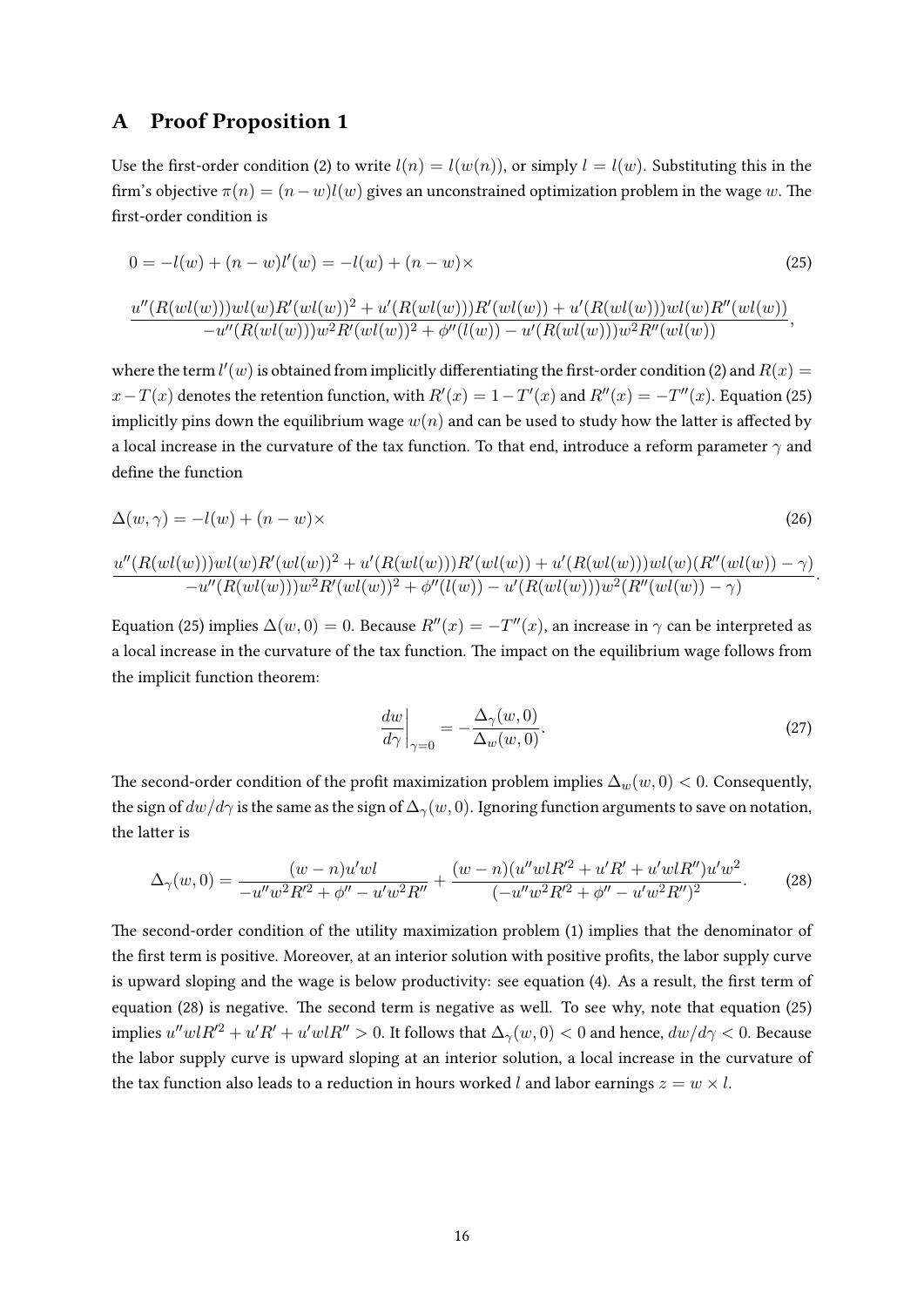## <span id="page-16-0"></span>B Proof Lemma [1](#page-5-2)

As explained in the proof of Proposition [1,](#page-4-3) the equilibrium wage  $w(n)$  is pinned down by equation [\(25\)](#page-15-1). Define the right-hand side of this equation as  $\Omega(w, n)$ . By the implicit function theorem,

$$
w'(n) = -\frac{\Omega_n(w, n)}{\Omega_w(w, n)} = -\frac{1}{\Omega_w(w, n)} \frac{l(w)}{n - w}.
$$
\n(29)

The second-order condition implies  $\Omega_w(w, n) < 0$ . Consequently, at an interior solution with positive profits,  $w'(n) > 0$ . Because the labor supply curve  $l(w(n))$  is upward sloping at an interior solution (i.e.,  $l'(w) > 0$ ), it follows immediately that labor effort  $l(n)$  and labor earnings  $z(n) = w(n) \times l(n)$ are increasing in ability as well:  $l'(n), z'(n) > 0$ .

## <span id="page-16-1"></span>C Proof Proposition [2](#page-7-1)

The key behind the result from Proposition [2](#page-7-1) lies in demonstrating that the constraint  $\pi(n_0) \geq 0$  is binding. To do so, write the optimal tax problem in terms of allocation variables:

$$
\max_{[v(n),\pi(n),l(n),b(n)]_{n_0}^{n_1}} W = \int_{n_0}^{n_1} \Psi(v(n))f(n)dn,
$$
\n
$$
\text{s.t.} \quad \int_{n_0}^{n_1} \left[ nl(n) - u^{-1}(v(n) + \phi(l(n))) \right] f(n)dn = G,
$$
\n
$$
\forall n: \quad v'(n) = \phi'(l(n)) \left( \frac{\pi(n)}{nl(n) - \pi(n)} \right) b(n),
$$
\n
$$
\forall n: \quad \pi'(n) = l(n),
$$
\n
$$
\forall n: \quad l'(n) = b(n),
$$
\n
$$
\forall n: \quad b(n) \ge 0,
$$
\n
$$
\pi(n_0) \ge 0.
$$
\n(10.10)

Using integration by parts on the incentive constraints, the Lagrangian is given by

$$
\mathcal{L} = \int_{n_0}^{n_1} \left[ \left( \Psi(v(n)) + \eta \left( n(n) - u^{-1}(v(n) + \phi(l(n))) - G \right) \right) f(n) \right. \n+ \lambda(n) \phi'(l(n)) \left( \frac{\pi(n)}{nl(n) - \pi(n)} \right) b(n) + \lambda'(n)v(n) + \mu(n)l(n) + \mu'(n)\pi(n) + \chi(n)b(n) \n+ \chi'(n)l(n) + \psi(n)b(n) \right] dn + \lambda(n_0)v(n_0) - \lambda(n_1)v(n_1) + \mu(n_0)\pi(n_0) - \mu(n_1)\pi(n_1) \n+ \chi(n_0)l(n_0) - \chi(n_1)l(n_1) + \xi\pi(n_0).
$$
\n(31)

The first-order necessary conditions with respect to the states  $v(n)$ ,  $\pi(n)$ ,  $l(n)$  and the control  $b(n)$ are:

<span id="page-16-2"></span>
$$
v(n): \quad \left(\Psi'(v(n)) - \frac{\eta}{u'(c(n))}\right) f(n) + \lambda'(n) = 0,
$$
\n(32)

<span id="page-16-3"></span>
$$
\pi(n): \lambda(n)\phi'(l(n))\frac{nl(n)}{(nl(n)-\pi(n))^2}b(n)+\mu'(n)=0,
$$
\n(33)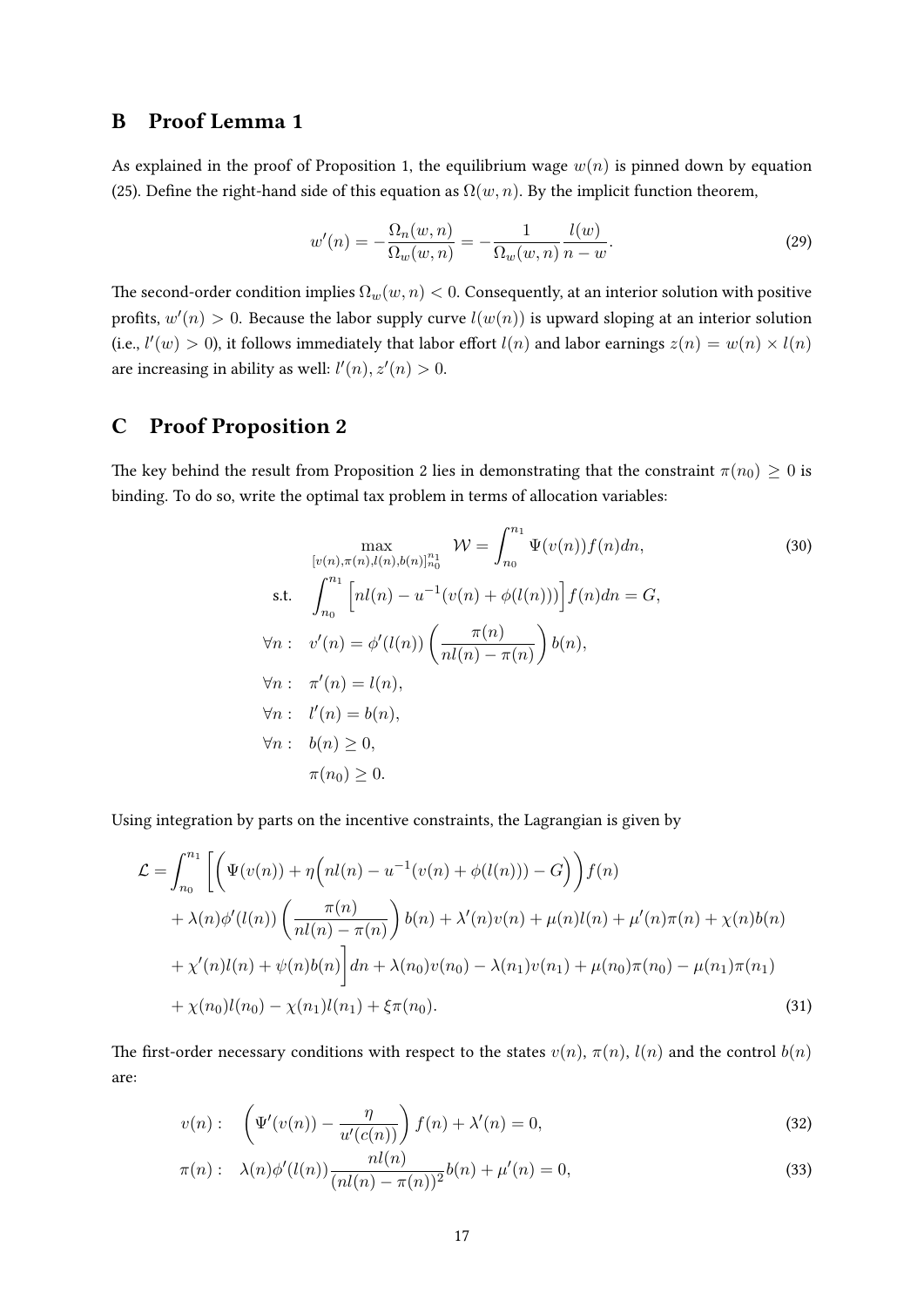<span id="page-17-3"></span>
$$
l(n): \eta \left(n - \frac{\phi'(l(n))}{u'(c(n))}\right) f(n) + \mu(n) + \chi'(n) + \lambda(n) \left[\phi''(l(n)) \frac{\pi(n)}{nl(n) - \pi(n)} - \phi'(l(n))n \frac{\pi(n)}{(nl(n) - \pi(n))^2}\right] b(n) = 0,
$$
 (34)

<span id="page-17-4"></span>
$$
b(n): \lambda(n)\phi'(l(n))\frac{\pi(n)}{nl(n)-\pi(n)} + \chi(n) + \psi(n) = 0.
$$
\n(35)

Here,  $c(n) = u^{-1}(v(n) + \phi(l(n)))$  denotes the consumption of an individual with ability n. The latter is increasing in ability, because monotonicity of labor earnings, i.e.,  $b(n) \geq 0$ , implies labor effort  $l(n)$ and utility  $v(n)$  are increasing in ability as well. As with the utility and profit maximization problems [\(1\)](#page-3-3) and [\(3\)](#page-3-2), I assume the second-order conditions are satisfied.<sup>[10](#page-17-1)</sup>

The transversality conditions imply  $\lambda(n_0) = \lambda(n_1) = \mu(n_1) = 0$  and  $\mu(n_0) + \xi = 0$ . Because  $\Psi(\cdot)$  and  $u(\cdot)$  are concave and because  $v(n)$  and  $c(n)$  are increasing in ability, equation [\(32\)](#page-16-2) implies that  $\lambda(n) \leq 0$  for all n with a strict equality only at the end-points.<sup>[11](#page-17-2)</sup> Equation [\(33\)](#page-16-3) then implies  $\mu(n)$ is increasing in ability. From  $\mu(n_1) = 0$ , it follows that  $\mu(n_0) < 0$  and hence,  $\xi > 0$ . The constraint  $\pi(n_0) > 0$  thus holds with equality.

If  $\pi(n_0) = 0$ , it follows that  $w(n_0) = n_0$  at the optimal tax system if  $l(n_0) > 0$ . Equation [\(4\)](#page-4-4) then implies  $e_{lw}(n_0) \rightarrow \infty$ . This requires that the denominator in equation [\(5\)](#page-4-2) approaches zero. Therefore, at the lowest skill level  $-u''w^2(1-T')^2+\phi''+u'w^2T''\to 0$ . Because  $u''\leq 0$  and  $\phi''>0$ , it follows that the tax function is concave at the bottom of the income distribution:  $T'' < 0$ .

### <span id="page-17-0"></span>D Proof Proposition [3](#page-11-2)

Add equations [\(17\)](#page-10-3), [\(18\)](#page-10-4), [\(20\)](#page-11-3) and [\(22\)](#page-11-4) and set the resulting expression equal to zero. Dividing by  $\eta \times \zeta \times dT''$  gives

$$
\frac{1}{\zeta} \int_{z'}^{z'+\zeta} \left[ \left( T'z_{T''} + g(1-T')lw_{T''} \right)h \right] (z) dz - \frac{1}{\zeta} \int_{z'+\delta}^{z'+\delta+\zeta} \left[ \left( T'z_{T''} + g(1-T')lw_{T''} \right)h \right] (z) dz \n+ \int_{z'+\zeta}^{z'+\delta} \left[ \left( T'z_{T'} + \pi_{T'} + g(1-T')lw_{T'} \right)h \right] (z) dz \n+ \int_{z'+\delta+\zeta}^{z_1} \left[ \left( 1 - g + T'z_{T} + \pi_{T} + g(1-T')lw_{T} \right)h \right] (z) dz \times \delta = 0.
$$
\n(36)

Next, take the limit as  $\zeta \to 0$ :

$$
\[ \Big( T' z_{T''} + g(1 - T') l w_{T''} \Big) h \] (z') - \Big[ \Big( T' z_{T''} + g(1 - T') l w_{T''} \Big) h \Big] (z' + \delta)
$$
  
+ 
$$
\int_{z'}^{z' + \delta} \Big[ \Big( T' z_{T'} + \pi_{T'} + g(1 - T') l w_{T'} \Big) h \Big] (z) dz
$$

<span id="page-17-1"></span> $10$ As explained before, these conditions can be checked *ex post* after having solved the optimal tax problem. Numerical examples for which they hold are available upon request.

<span id="page-17-2"></span><sup>&</sup>lt;sup>11</sup>It can be verified that no solution exists where  $v(n)$  and  $c(n)$  do not vary with ability and hence,  $\lambda(n) = 0$  for all n. This would require  $b(n) = 0$  for all n, in which case  $l(n)$  is constant as well, cf. equation [\(11\)](#page-6-5). Equation [\(33\)](#page-16-3) and the condition  $\mu(n_1) = 0$  then imply  $\mu(n) = 0$  for all n. From equation [\(34\)](#page-17-3) and the transversality conditions  $\chi(n_0) = \chi(n_1) = 0$  it follows that  $\chi(n) \geq 0$  with a strict equality only at the end-points. Equation [\(35\)](#page-17-4) then contradicts the requirement that the multiplier  $\psi(n) \geq 0$ .